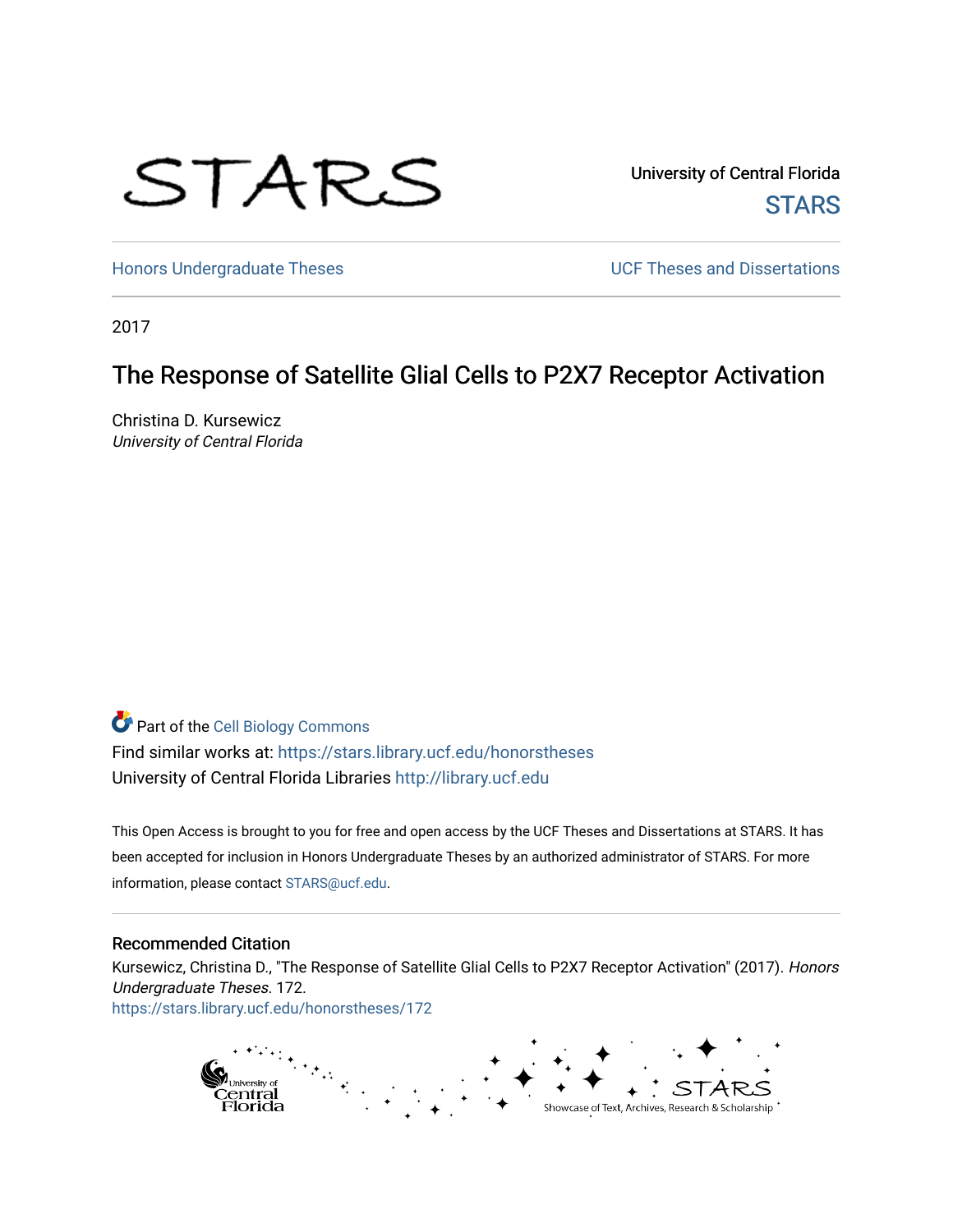## THE RESPONSE OF SATELLITE GLIAL CELLS TO P2X7 RECEPTOR ACTIVATION

by

# CHRISTINA KURSEWICZ

A thesis submitted in partial fulfillment of the requirements for the Honors in the Major Program in Biomedical Sciences in the College of Medicine and in The Burnett Honors College at the University of Central Florida Orlando, Florida

Spring Term, 2017

Thesis Chair: Dr. Stephen Lambert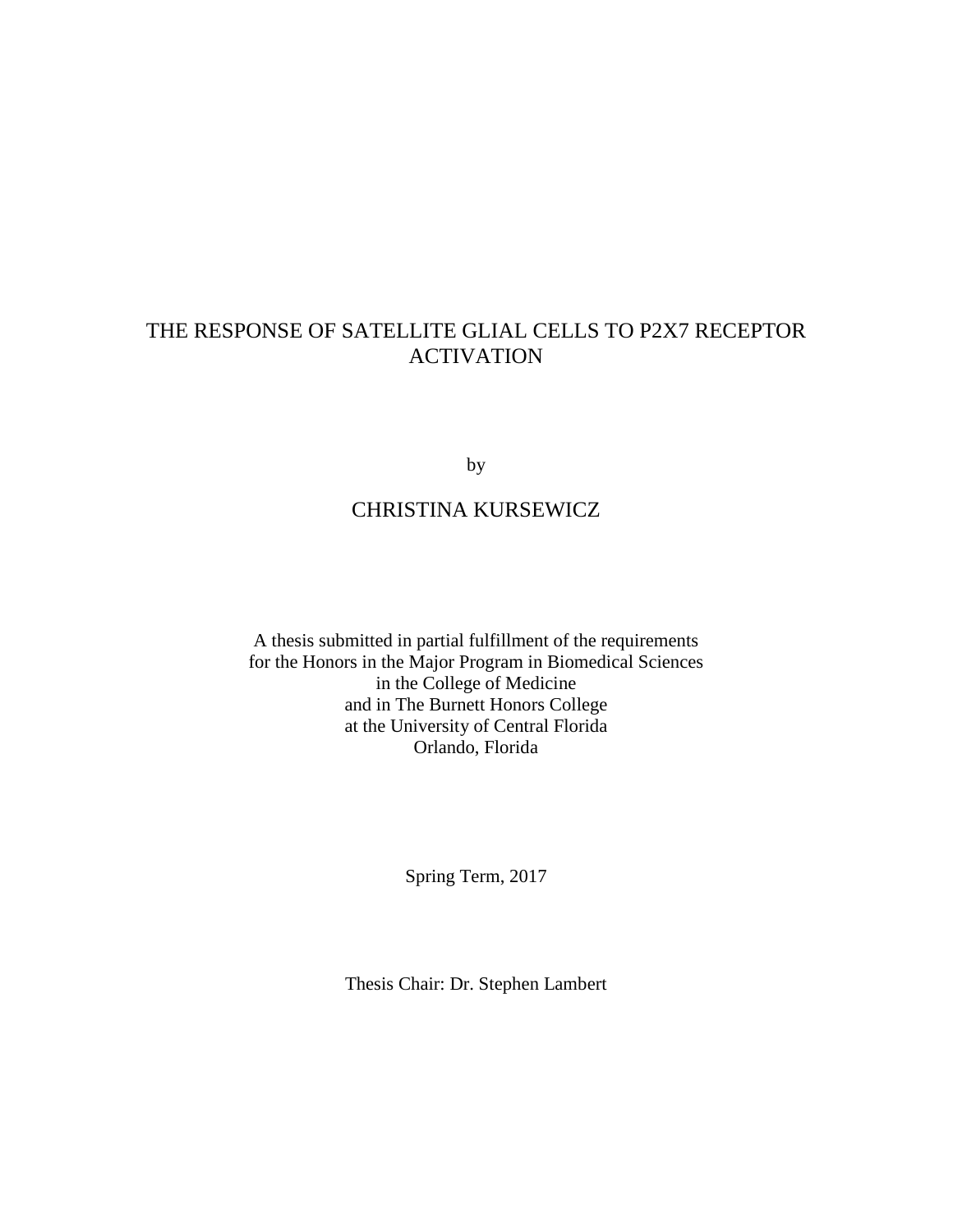## **ABSTRACT**

Satellite glial cells (SGCs) surround the cell bodies of neurons of the peripheral nervous system, including those of the sensory ganglia. Their close apposition to the neuronal soma allows for bidirectional communication between neurons and SGCs, which are thought to regulate neuronal activity. After nerve injury, SGCs in the dorsal root ganglia contribute to neuropathic pain. Although the mechanisms are not fully understood, SGCs show increased coupling via gap junctions, and communicate with the neuron via bi-directional purinergic signaling after nerve injury. The increased coupling between SGCs and neurons may have implications for chronic pain following peripheral nerve injury. *In vivo* studies suggest that injury through the administration of capsaicin to the sensory nerve endings causes SGCs to be activated and proliferate. We have shown that capsaicin treatment in an *in vitro* co-culture of sensory neurons and SGCs increased the expression of the proliferation marker, Ki-67 in the glia. Here, we examine whether purinergic signaling plays a role in the promotion of SGC proliferation.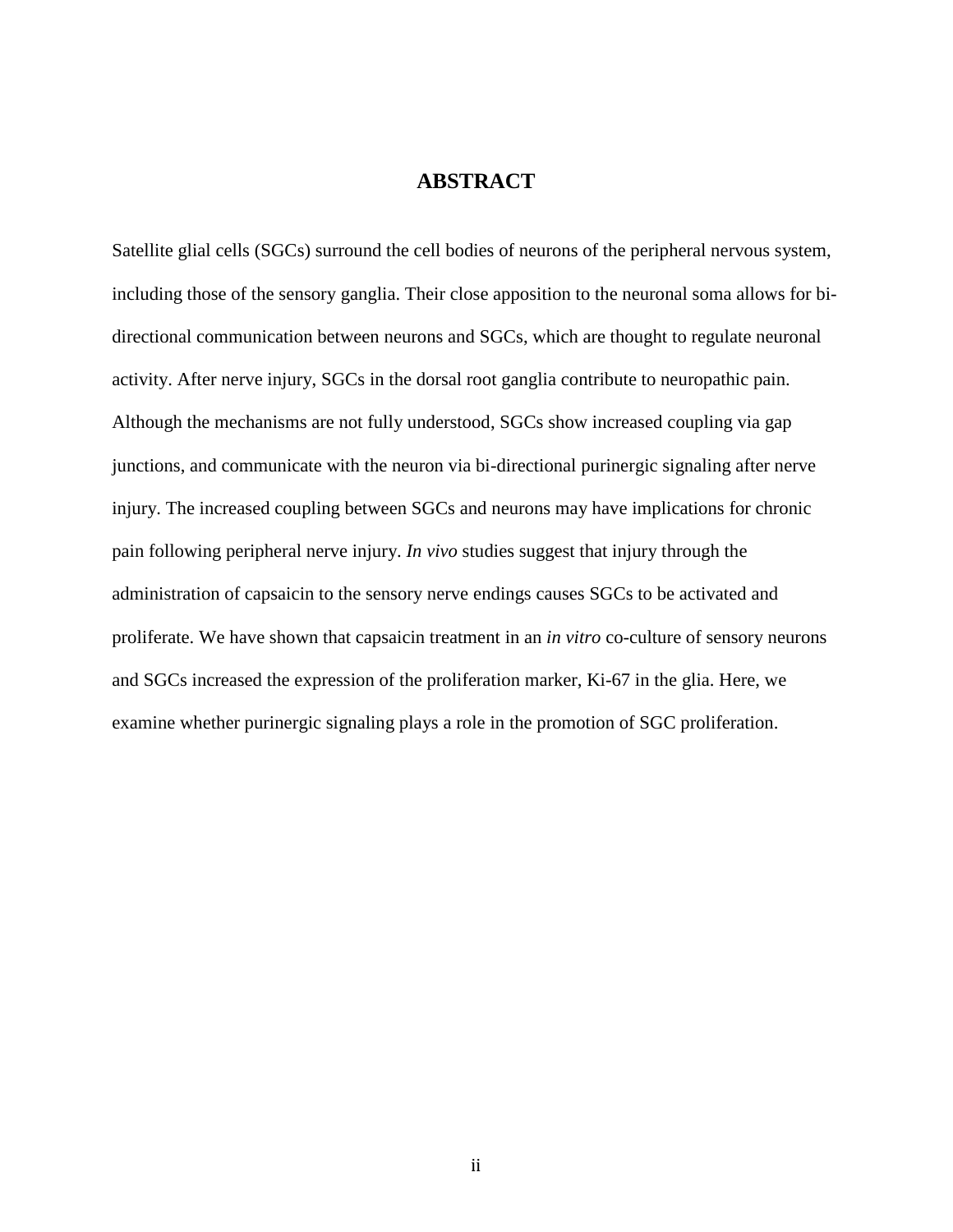# **DEDICATION**

For my extremely supportive family, especially my mother, who is my role model and never once doubted my dream of becoming a physician.

For all of my teachers and mentors, from elementary school to college, who have challenged me, encouraged me, and shaped me into the student I am today.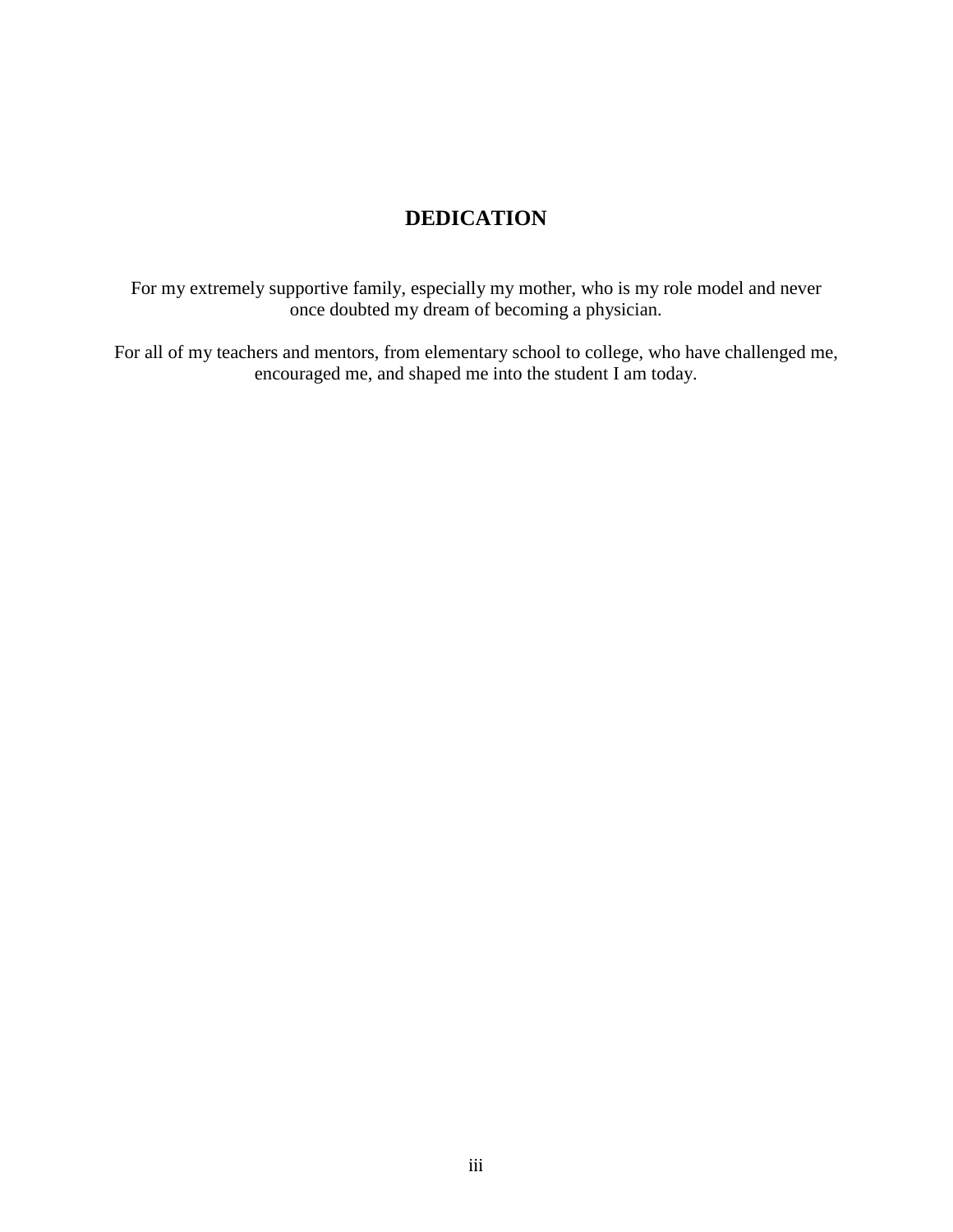## **ACKNOWLEDGEMENTS**

I express sincere gratitude to my thesis chair, Dr. Lambert, for his patience, guidance, and expertise throughout the years that I have had the honor to be an undergraduate researcher in his lab. I would like to thank my committee member, Dr. Estevez, for his advice, and especially his help in composing the written thesis. Thanks also to my committee member, Dr. Garbayo, for her unique perspectives and support throughout college.

I am very grateful for the assistance of Dale George and Wesley Anderson in experiments and cell culture. Special thanks to Dale for designing a novel cell culture isolation method, teaching me research techniques, and permission to present her data in this thesis.

I am also appreciative of the Burnett Honors College for supporting undergraduate research through programs such as Honors in the Major. I extend additional thanks to the Honors College and the UCF College of Medicine for their support of the Burnett Medical Scholars program.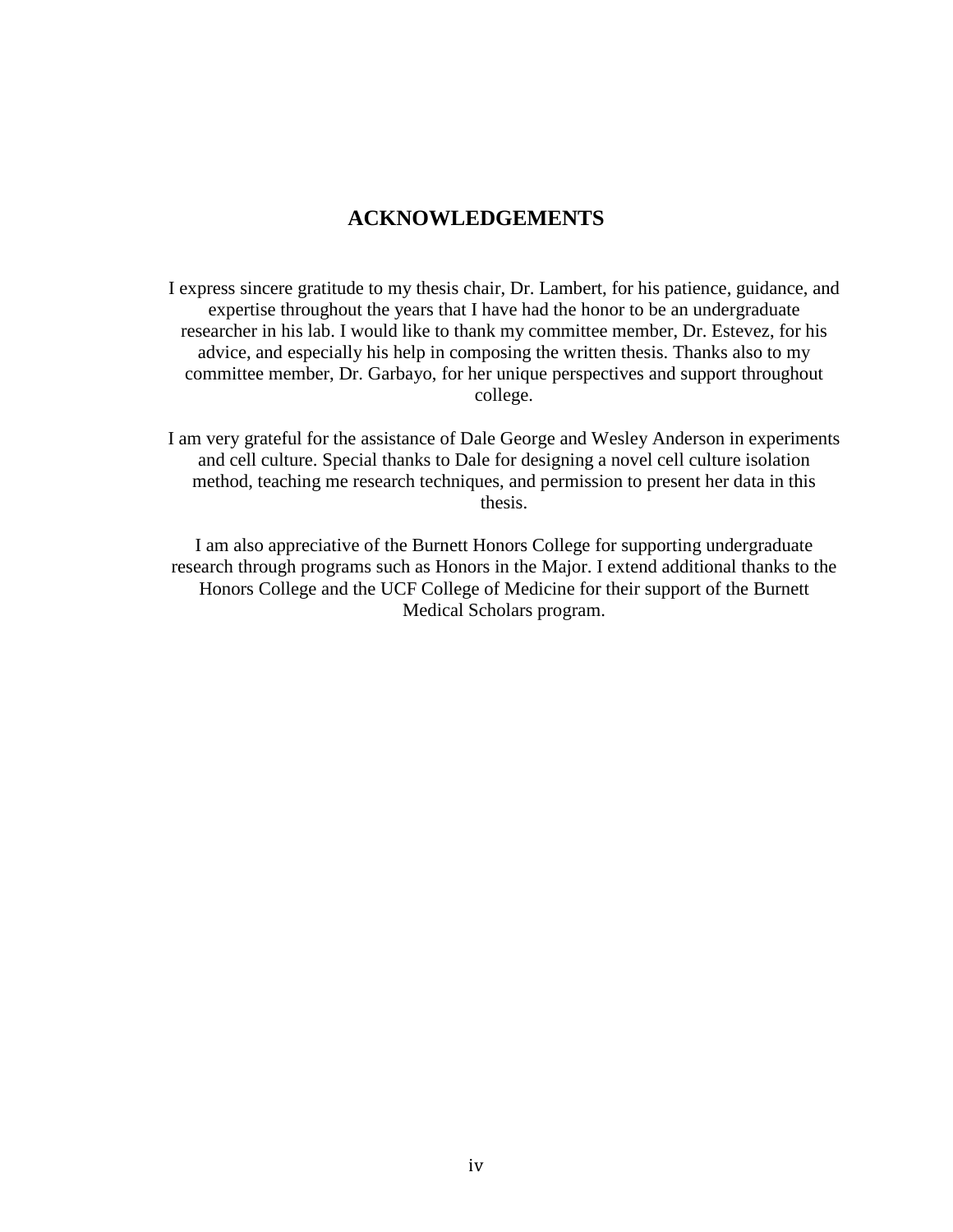# **TABLE OF CONTENTS**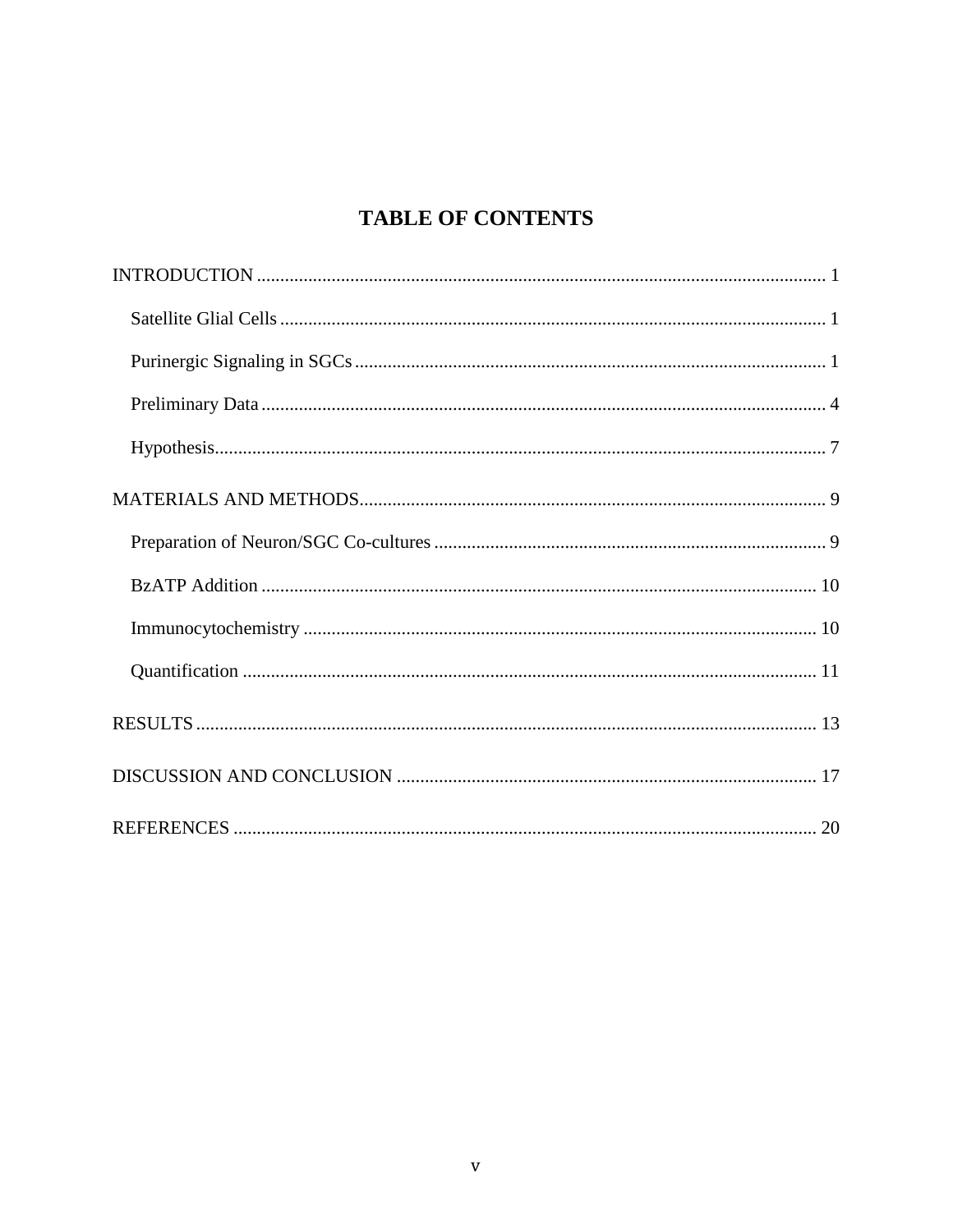# **LIST OF FIGURES**

| Figure 3: Effect of Capsaicin on Proliferation of SGCs in a Neuron/SGC Co-culture System |  |
|------------------------------------------------------------------------------------------|--|
|                                                                                          |  |
|                                                                                          |  |
|                                                                                          |  |
|                                                                                          |  |
|                                                                                          |  |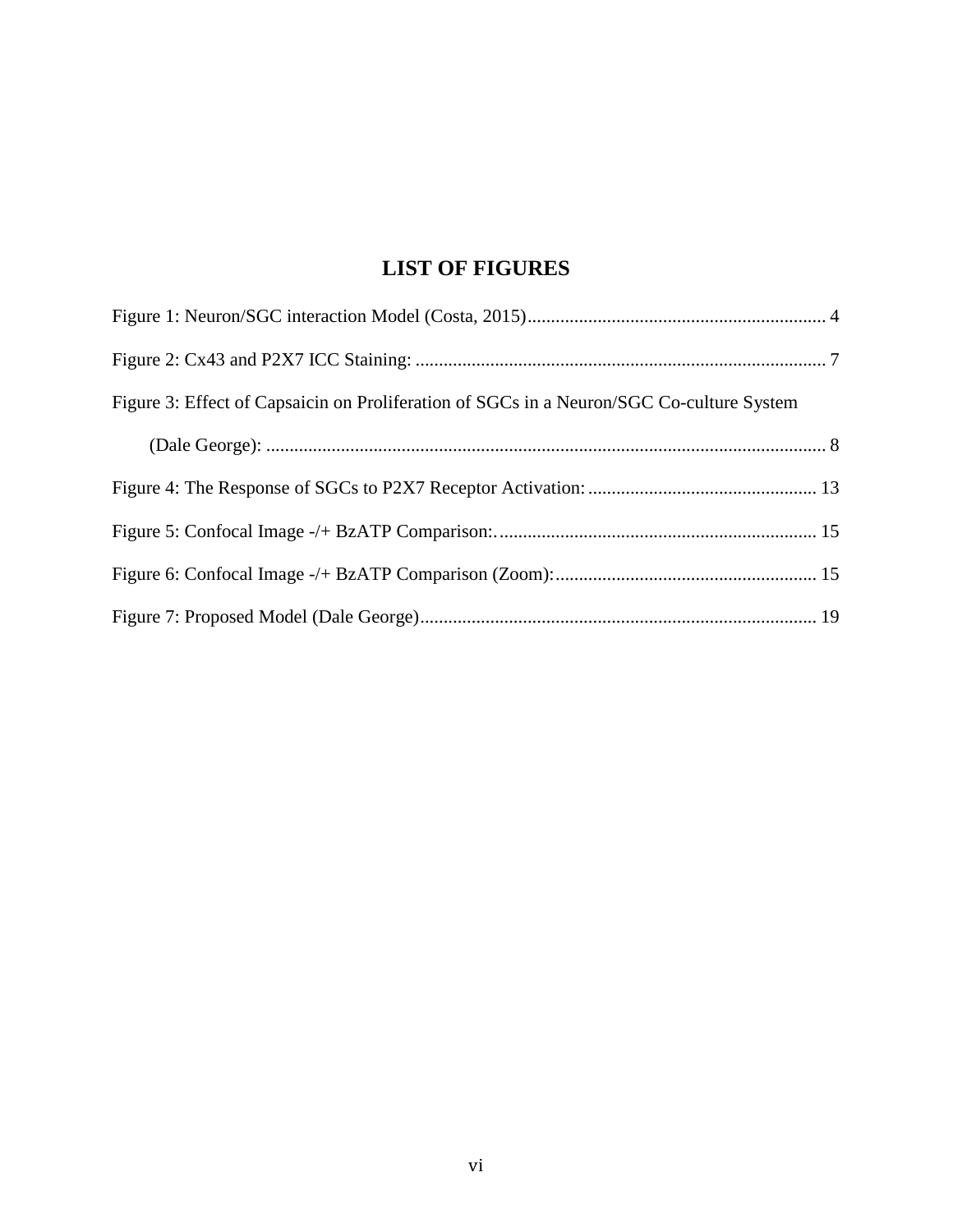# **LIST OF TABLES**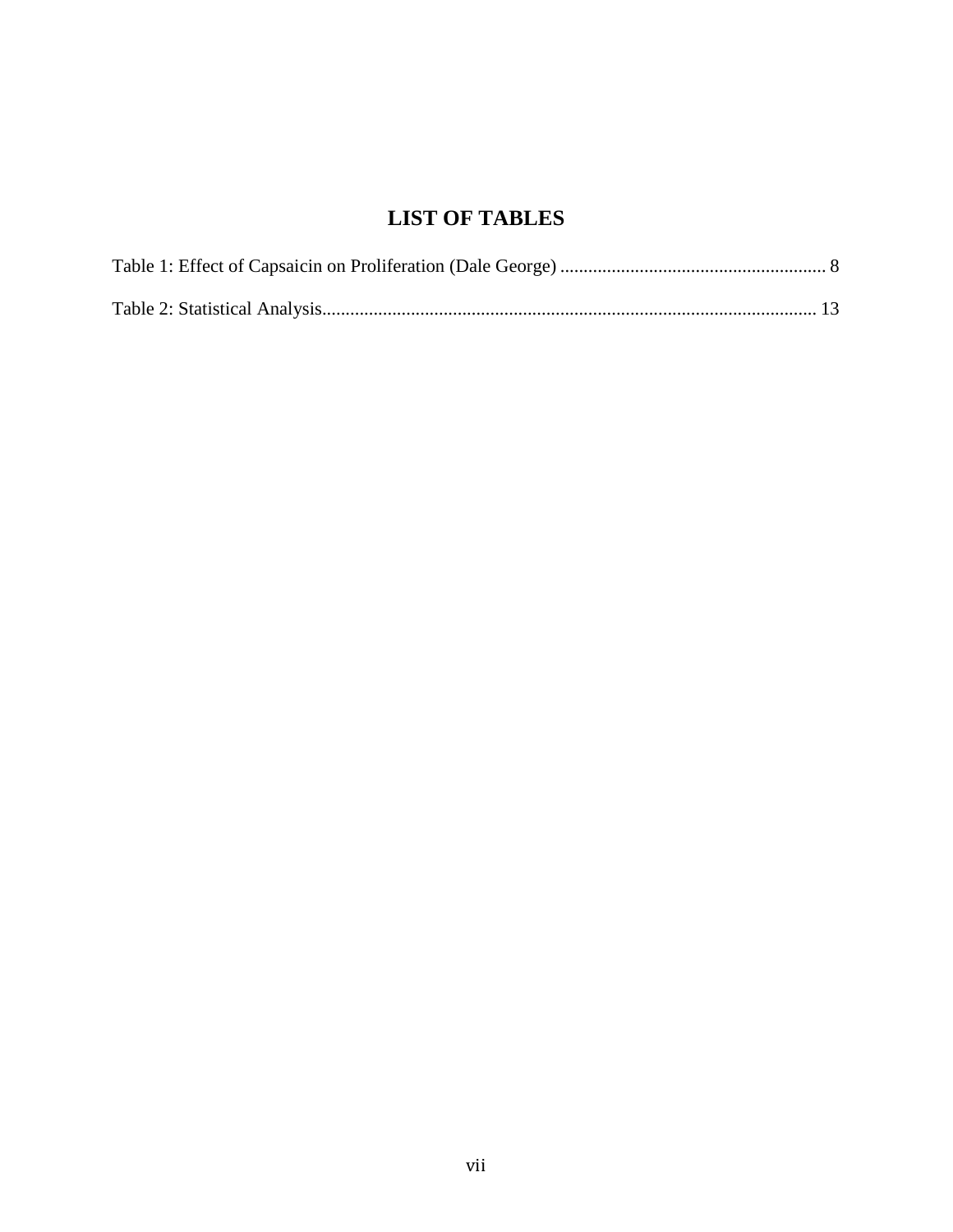## **ABBREVIATIONS**

**SGC(s):** Satellite glial cell(s)

**PNS:** Peripheral nervous system

**CNS:** Central nervous system

**DRG(s):** Dorsal root ganglion (ganglia)

**BzATP:** 2'(3')-O-(4-Benzoylbenzoyl)adenosine 5'-triphosphate triethylammonium salt

**Ki67+:** Ki67 positive

**Ki67-:** Ki67 negative

**ICC:** Immunocyctochemistry

**Cx43:** Connexin-43

**SEM:** Standard error of the mean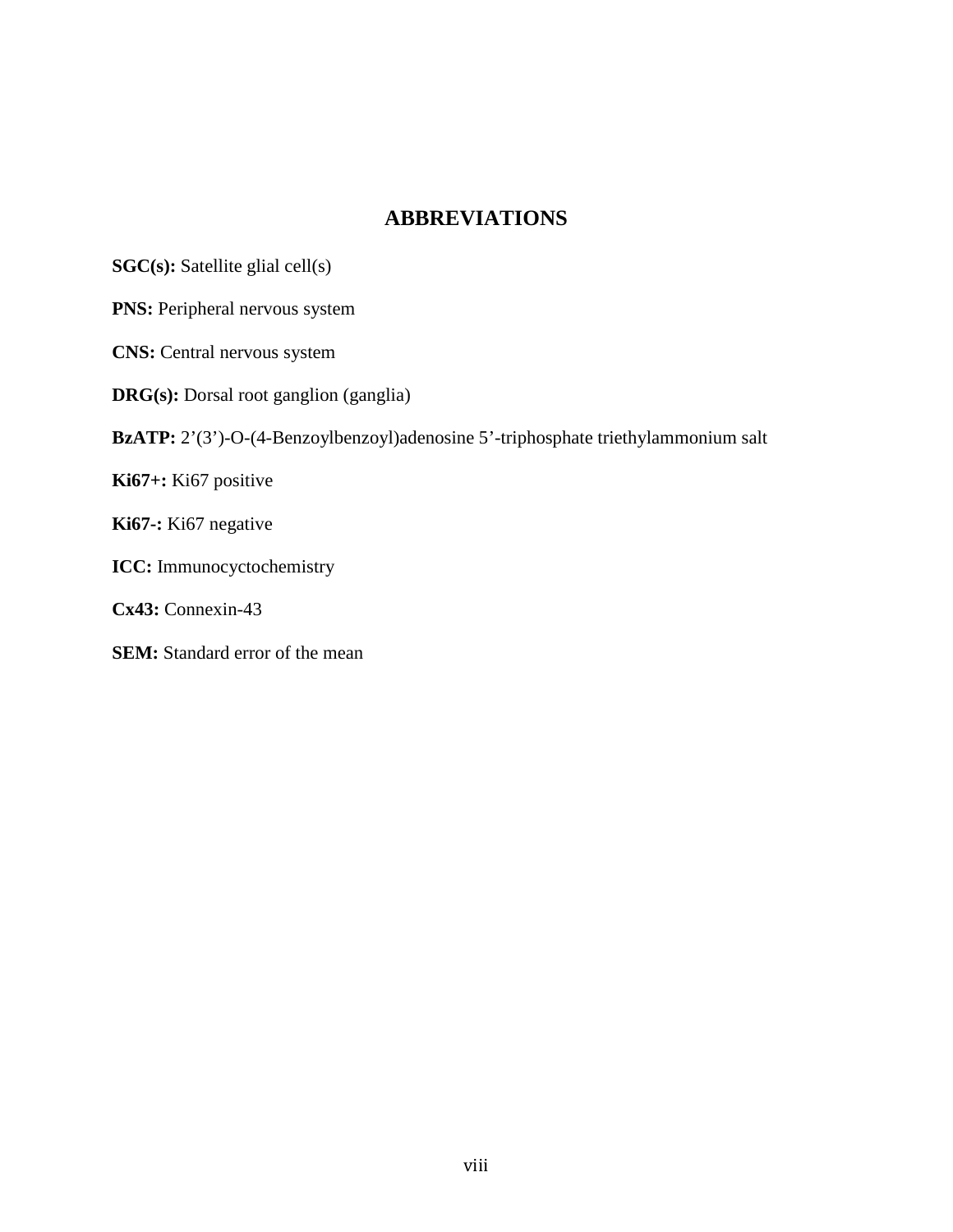#### **INTRODUCTION**

#### *Satellite Glial Cells*

Dorsal root ganglia (DRG) are formed by neuronal cell bodies of the peripheral nervous system (PNS), and their axons carry sensory signals from the body to the central nervous system (CNS), including pain signals. Satellite glial cells form a sheath around these neuronal cell bodies (reviewed by Hannini, 2005). SGCs have been compared to astrocytes in the CNS due to their ability to control the microenvironment around the cell body (reviewed by Hannini, 2005). Regulation of the microenvironment can affect neuronal threshold, and play a role in neuropathic pain, where the firing threshold is lowered. SGCs' pluripotency is also demonstrated; SGCs from DRGs were shown to turn into oligodendrocytes, Schwann cells, and astrocytes *in vitro*  (Svennigsen et al, 2004). SGCs do not have chemical synapses or dendrites, so paracrine signaling is very important in these cells. ATP is involved in inflammation and its activity has important implications in pathological conditions. Furthermore, SGCs have purinergic receptors, and ATP is believed to be an important mediator in their activity (reviewed by Hannini, 2005).

#### *Purinergic Signaling in SGCs*

It is important to understand the mechanisms responsible for pain in order to design therapeutic targets. According to Costa et al (2015), an increase in neuronal sensitivity to ATP, changes in transmitter expression, and increased firing activity of un-injured dorsal root ganglion (DRG) neurons are among the mechanisms proposed to produce chronic pain (Costa et al. 2015). The interaction between SGCs and neurons is thought to affect neuronal activity, due to the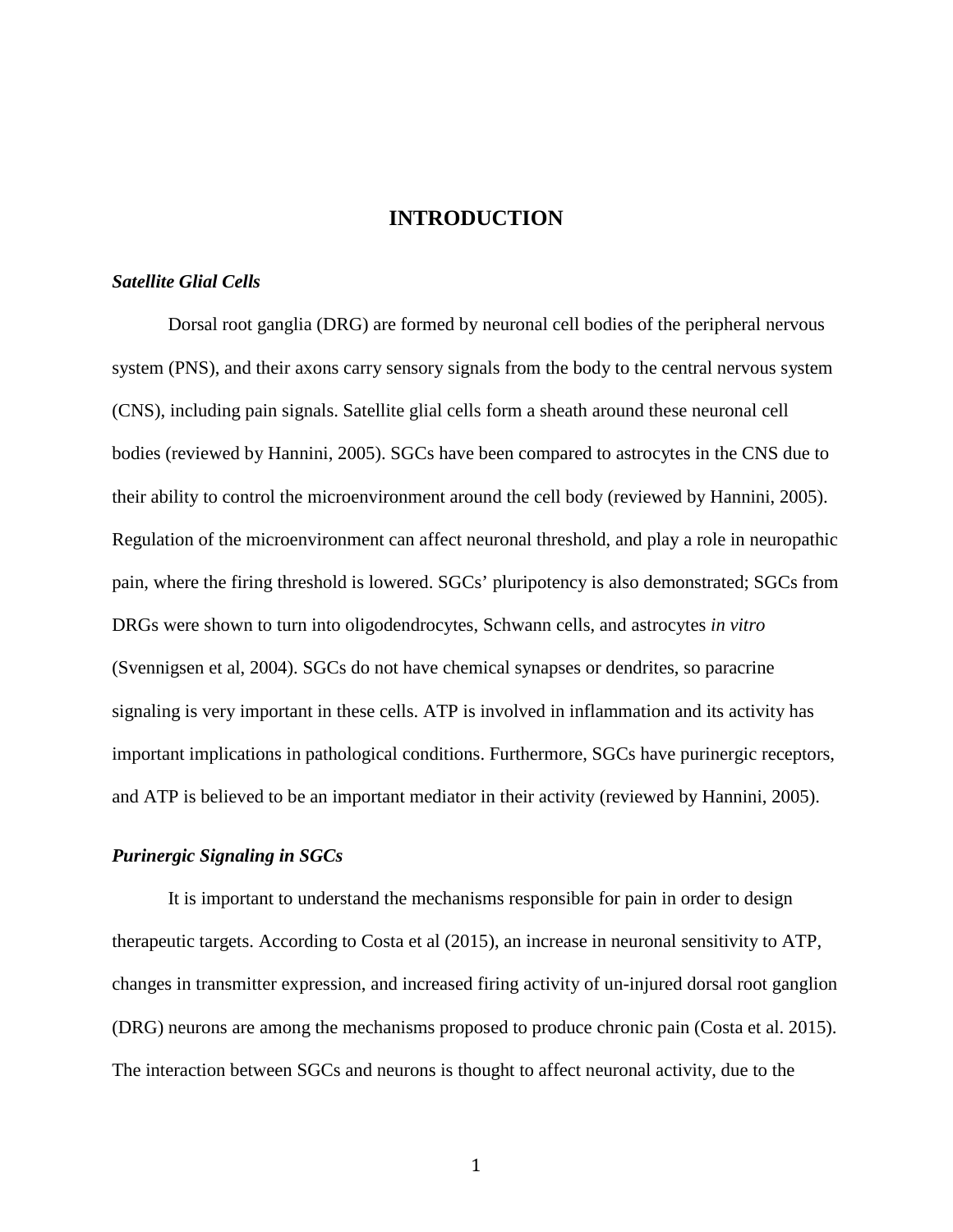intimate relation between these two cell types. SGCs communicate with neurons and affect neuronal excitability, particularly by decreasing the activation threshold and causing hyperexcitability (reviewed by Takeda et al, 2009). Additionally, the increase in purinergic receptors on SGCs after nerve damage is speculated to heighten sensitivity to ATP, resulting in activation and proliferation (reviewed in Costa et al, 2015).

Response of SGCs to peripheral nerve injury includes morphological changes and release of glial mediators, such as ATP. Activation of SGCs is characterized by increased gap junction formation, increased intracellular calcium concentration, increased levels of GFAP, and increased calcium signaling between cells. Activation of signaling mechanisms between neurons and SGCs seems to be triggered by increased neuronal firing due to nerve injury. The main outcomes of SGC activation due to injury include: increased expression of GFAP, decreased expression and sensitivity of potassium channels, increased SGC coupling by gap junctions, increased sensitivity to ATP, altered expression of purinergic receptors, and release of ATP and cytokines. These outcomes may contribute to chronic pain (Hannani, 2005 and 2012; Takeda et al, 2009; Ohara et al, 2009).

SGCs communicate with each other via gap junctions, which are channels between cells that allow ions and small molecules to be transferred from cell to cell. A molecular component of gap junctions is connexin-43 (Cx43), which can be used to study the formation of gap junctions in SGCs. Gap junctions are seen between adjacent SGCs of a single somata, and between SGCs and their enclosed neuron. After nerve injury, SGCs contact neighboring SGCs surrounding different neurons with the concomitant formation of new gap junctions, which possibly leads to the recruitment of more neurons to the pain response (Hannini et al, 2002; Pannese et al, 2003).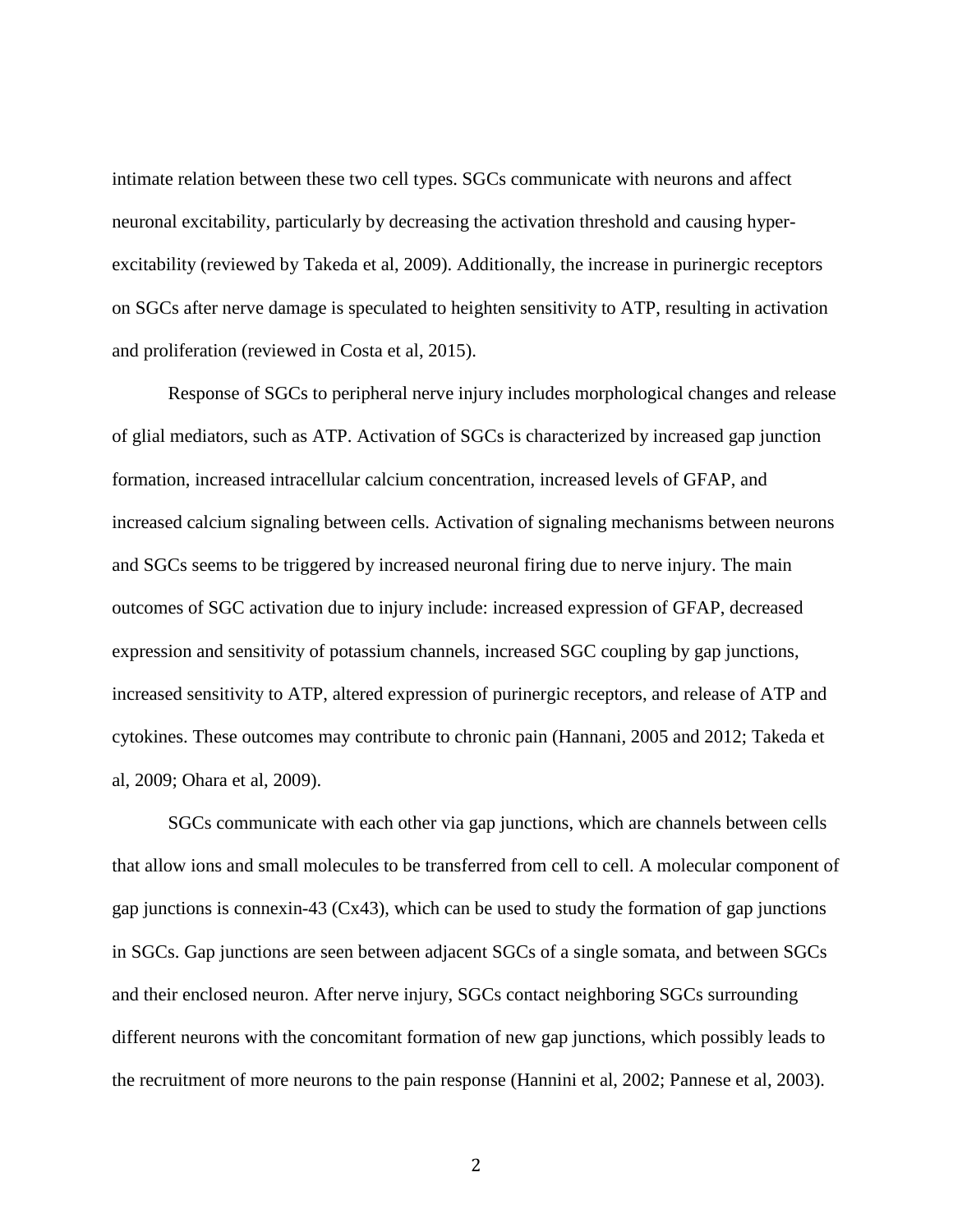Supporting this assumption, gap junction blockers reduce the spontaneous firing of neurons in injured DRGs, which is associated with a reduction in pain (reviewed by Huang et al, 2010). Some results suggest that amplification of pain could be caused by increased gap junctions that enable more diffusion of allogeneic substances such as ATP or  $Ca^{2+}$  from the site of injury to adjacent areas (reviewed by Huang et al, 2010).

ATP is the main mediator of interactions between SGCs and neurons (Gu et al, 2010; Suadicani et al. 2010). The ionotropic P2X receptor that is expressed in SGCs is P2X7; this is not expressed in DRG neurons (Chen et al, 2008). ATP released by vesicles in neurons can activate the P2X7 receptor of SGCs, leading to the release of cytokines, such as TNF*a*. It has also been shown that release of ATP by the neuronal cell body acts on the P2X7 receptor by increasing the intracellular concentration of  $Ca^{2+}$  in surrounding SGCs (Scemes et al, 2006). It is proposed that the waves of calcium are used as a mechanism of communication, mediated by ATP and gap junctions. Overall, electrical or mechanical stimulation of a single cell body led to a propagation in calcium in neurons and surrounding SGCs; this was mediated by P2 receptors and gap junctions (Suadicani et al, 2010). **Figure 1** shows this proposed model by Costa of neuron/SGCs interaction via gap junctions, ATP, and calcium waves (Costa, 2015). ATP is released from neurons into SGCs in response to peripheral injury. Intracellular  $Ca^{2+}$  levels then increase in SGCs, where some calcium ions pass through gap junctions from SGC to SGC.

SGCs are not electrically excitable; they respond to electrical or mechanical stimuli by changes in  $Ca^{2+}$  through the opening of receptors, specifically the iontropic purinergic P2X receptors. Injury in sensory neurons increases ATP release, which can activate P2X7 receptors. Neurotransmitters such as glutamate, GABA, and ATP may then be released from SGCs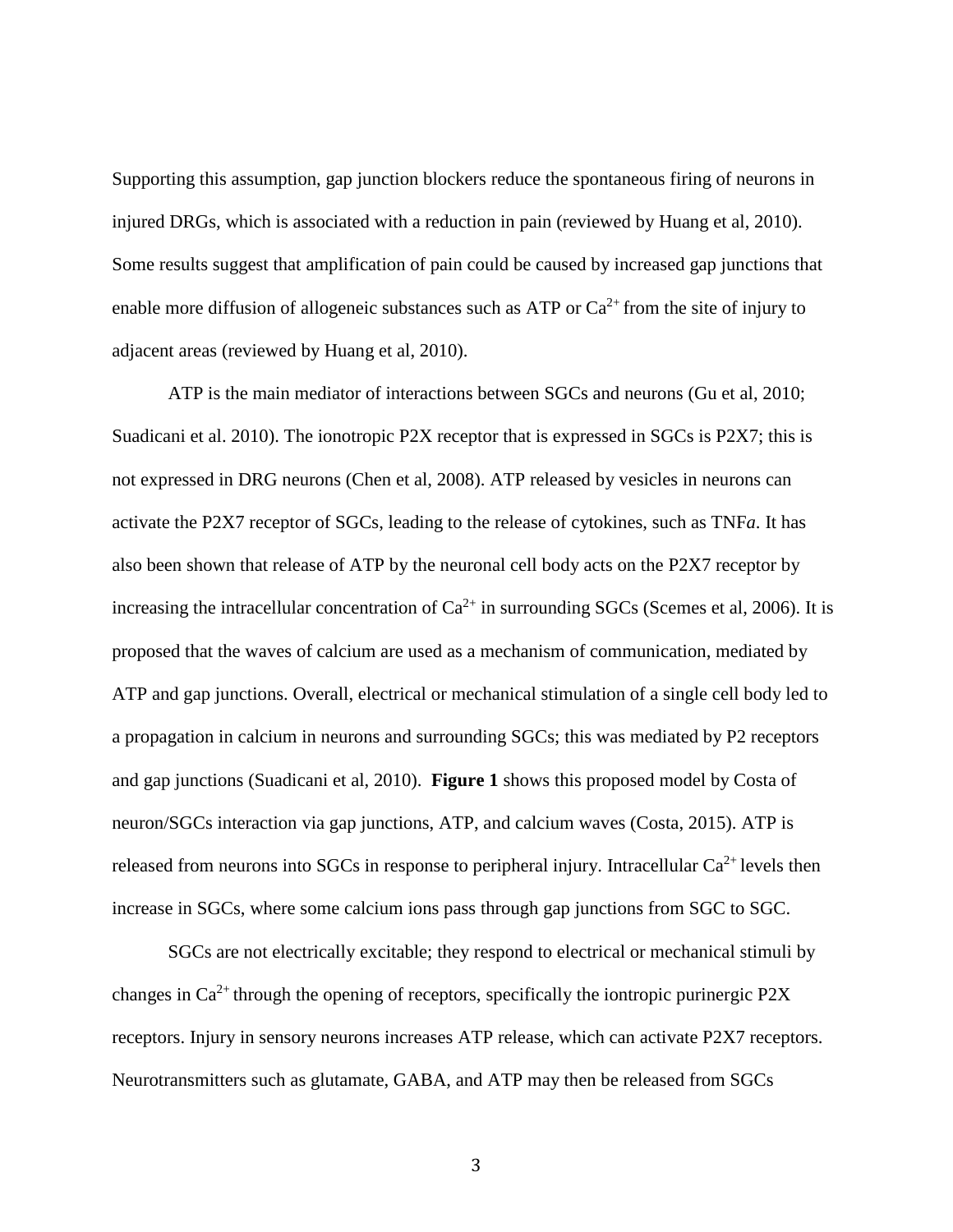following the activation of P2X7 receptors. A study showed that activation of P2X7 receptors was effective in curbing the inflammation and nerve injury induced hyperalgesia. P2X7 receptors have also been shown to be upregulated in SGCs of injured DRGs isolated from chronic neuropathic pain patients (Gu et al, 2010).



**Figure 1: Neuron/SGC interaction Model (Costa, 2015)**

#### *Preliminary Data*

BzATP was used as a P2X7 purinergic receptor agonist for this research. It is more potent (has a higher affinity) than ATP at P2X7 receptors, which are present in SGCs. A concentration of 100µM was added to the neuron/SGC co-cultures. This concentration was chosen based on an experiment performed by Zhang et al, where *in vitro* dissociated neurons and non-neuronal cells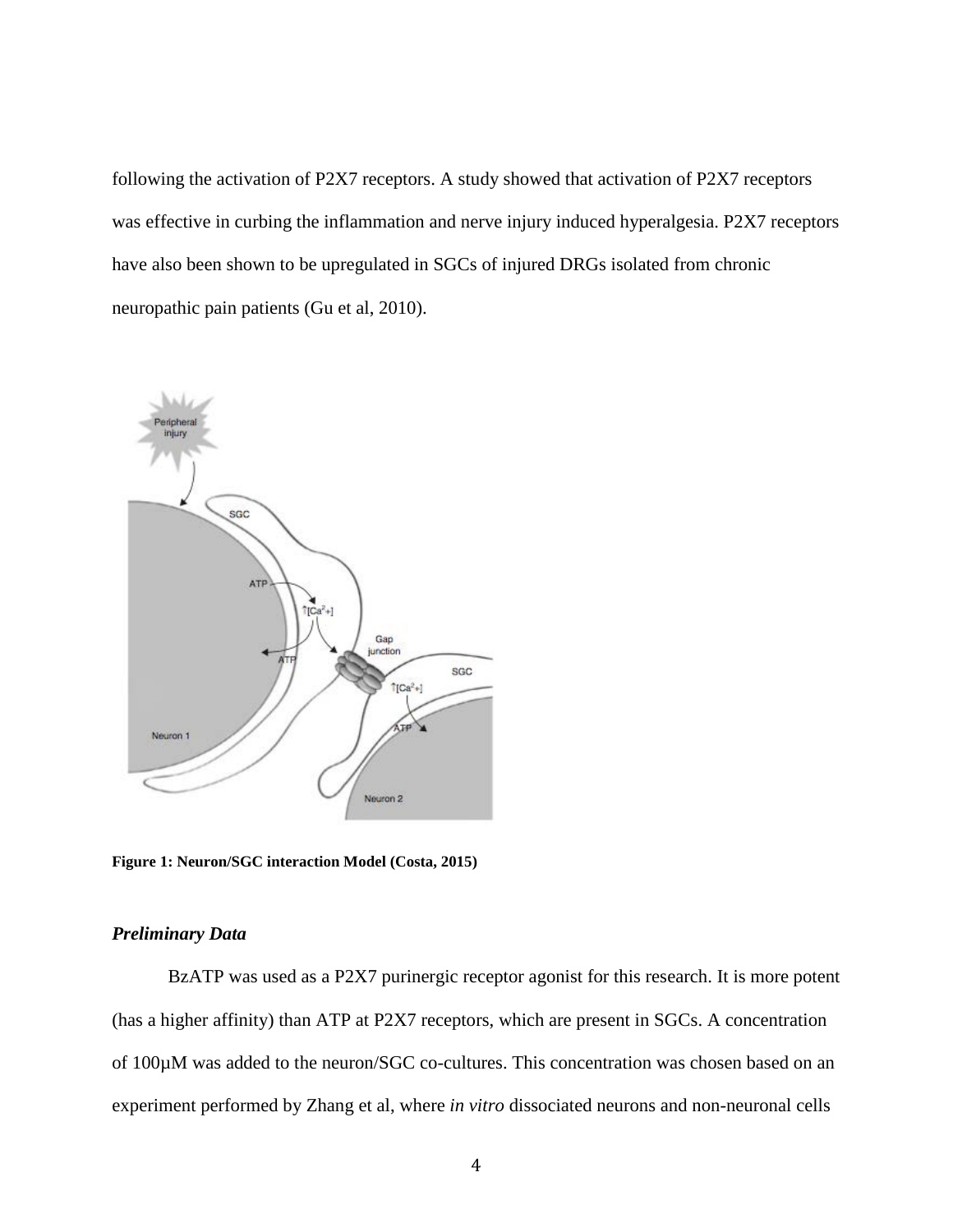from DRGs were characterized via the patch clamp technique. After the addition of 100µM BzATP, an inward current was evoked that was significantly greater than ATP in non-neuronal cells (Zhang et al, 2005). Extracellular ATP has a short half-life of less than 60 minutes (Conigrave et al, 2000), but BzATP has a longer half-life, since enzymes do not as readily hydrolyze it. Therefore, the goal of using BzATP was potent and extended activation of P2X7 receptors, triggering the release of neurotransmitters.

While sensory neurons have receptors for ATP and capsaicin, SGCs are thought to have receptors for ATP, specifically the P2X7 receptor (reviewed by Hannini, 2005). Capsaicin is a neurotoxin that causes neuronal cell death, and is used to model nerve injury. The mechanism of nerve destruction is mediated by excessive calcium influx (Hiura 2000). *In vivo* studies have suggested that injury through the administration of capsaicin to the sensory nerve endings causes SGCs to be activated and proliferate. After capsaicin-induced death, regeneration of neurons was seen 60 days post-capsaicin treatment (Czaja et al, 2008). These results suggest that adult rats had precursor cells capable of neural plasticity through DNA synthesis and cell division after neuronal destruction (Czaja et al, 2008). **Figure 3** and **Table 1** show that capsaicin mediated a 2 fold increase in the percentage of Ki67+ neuronal associated cells when added to a neuron/SGC co-culture. There was no significant statistical difference between the non-neuronal associated cells (Dale George, unpublished results). We did not expect to see a significant difference in the non-neuronal associated cells because SGCs do not have the receptor for capsaicin. Therefore, the capsaicin must affect the neurons, which then affect SGC proliferation through a cascade of events. However, the mechanism causing the increase in SGC proliferation remains unknown.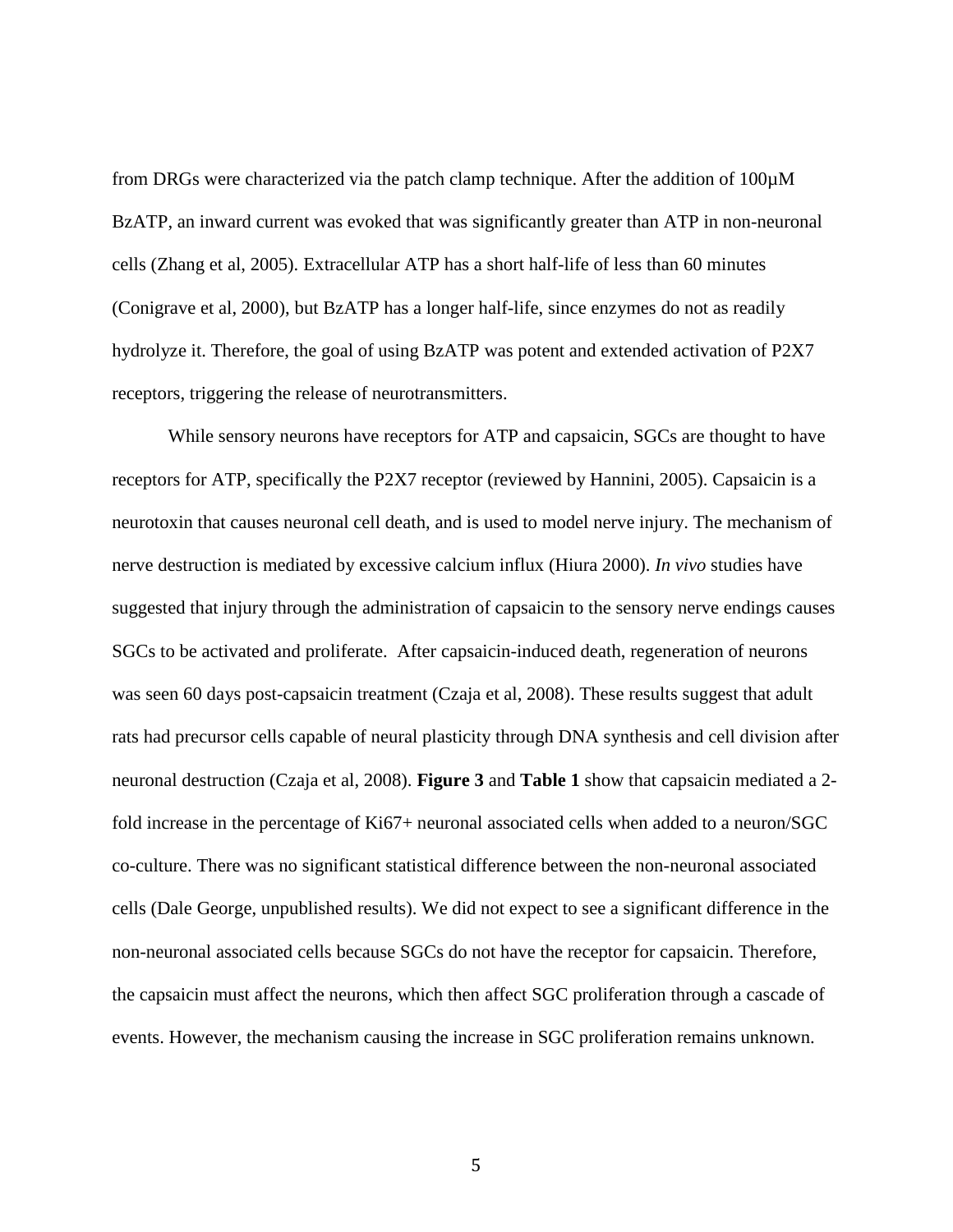**Figure 2** shows the preliminary results of immunocytochemistry (ICC) staining with P2X7 and Cx43 primary antibodies after 1 day *in vitro*. Immunofluorescent images on the confocal microscope were taken. Both P2X7 and Cx43 appear to be present between neurons and SGCs, and between SGCs themselves, as expected. Further quantitative studies could be done to detect potential up regulation of gap junctions or purinergic receptors after the addition of BzATP and capsaicin. If similar results were found for both BzATP and capsaicin, it would support the idea that purinergic signaling and gap junctions are important in regulating the proliferation of neuronal associated SGCs.

Capsaicin causes sensory neuron loss through stimulation of sensory nerve endings. Capsaicin is used to induce damage on these cells to model a peripheral nerve injury state. After loss, regeneration is observed after 60 days, proposing that SGCs may represent the source of the new neurons, supporting the idea of SGC plasticity (Czaja et al, 2008). We have recently developed an *in vitro* preparation of DRGs that includes their sheath of SGCs (George et al, under review). My preliminary characterization of the preparation reveals the presence of both gap junctions as evidenced by Cx43 immunocytochemical staining, and P2X7 receptors (**Figure 2**). Treatment of that *in vitro* preparation with capsaicin reveals an increase in the number of proliferative cells associated with the neuron, as evidenced by immunocytochemical staining with the proliferative antigen, Ki-67 (Dale George, unpublished results) We hypothesize that this increased proliferation results from purinergic signaling between the neuron and the SGC, and will test this hypothesis in this thesis.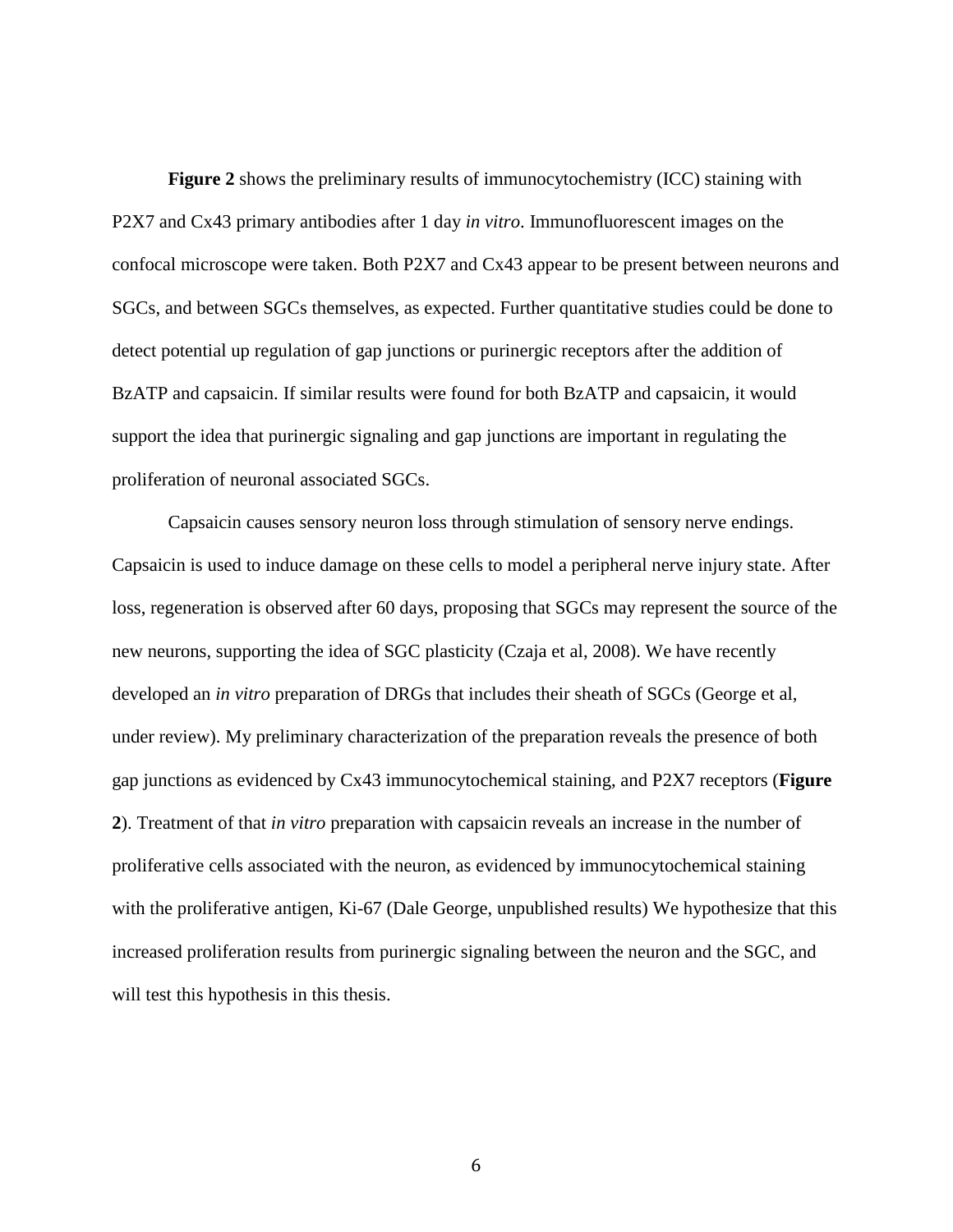## *Hypothesis*

In response to P2X7 receptor activation, proliferation of SGCs surrounding neurons is increased.



**Figure 2: Cx43 and P2X7 ICC Staining**: Cells were prepared as described in Materials and Methods. These cells were fixed after 1 day *in vitro*, and stained with the Cx-43 primary antibody (left) to show the presence of gap junctions, and the P2X7 primary antibody (right) to show the presence of this purinergic receptor.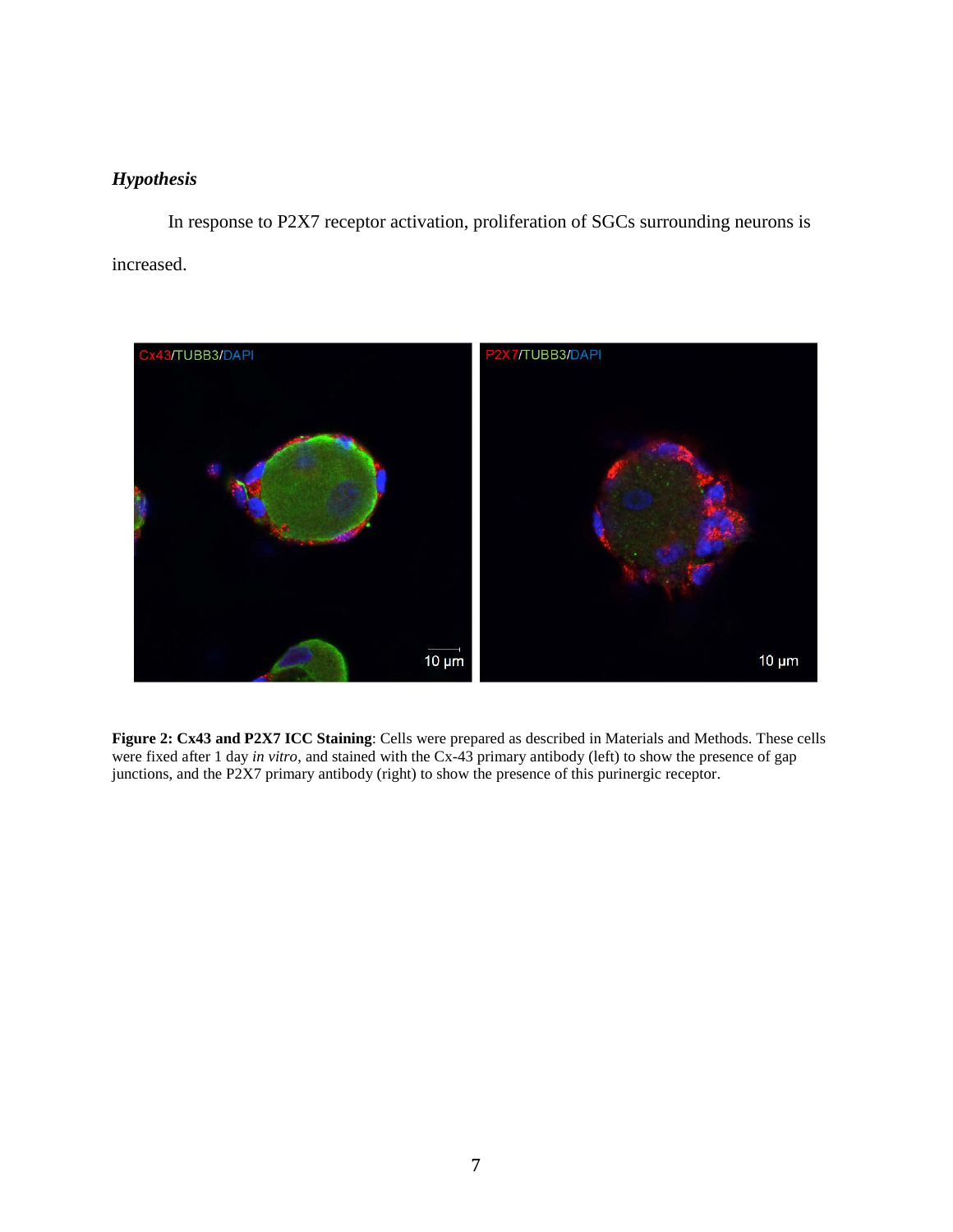

# Effect of Capsaicin on Proliferation

**Figure 3: Effect of Capsaicin on Proliferation of SGCs in a Neuron/SGC Co-culture System (Dale George)**: Cells were prepared as described in Materials and Methods. 1µM capsaicin was added 24 hours after plating to half of the co-cultures. These cells were then fixed, stained, and imaged after 2 days *in vitro* for quantification of percentage of Ki67+ cells. There was a significant difference between the control (left) and experimental (right) groups for neuronal associated cells (blue bars). Experiment performed by and data obtained from Dale George.

|               | cells | Neuronal associated Non-neuronal associated cells |
|---------------|-------|---------------------------------------------------|
| -Capsaicin    | 8.37  | 6.28                                              |
| $+C$ apsaicin | 17.45 | 7.23                                              |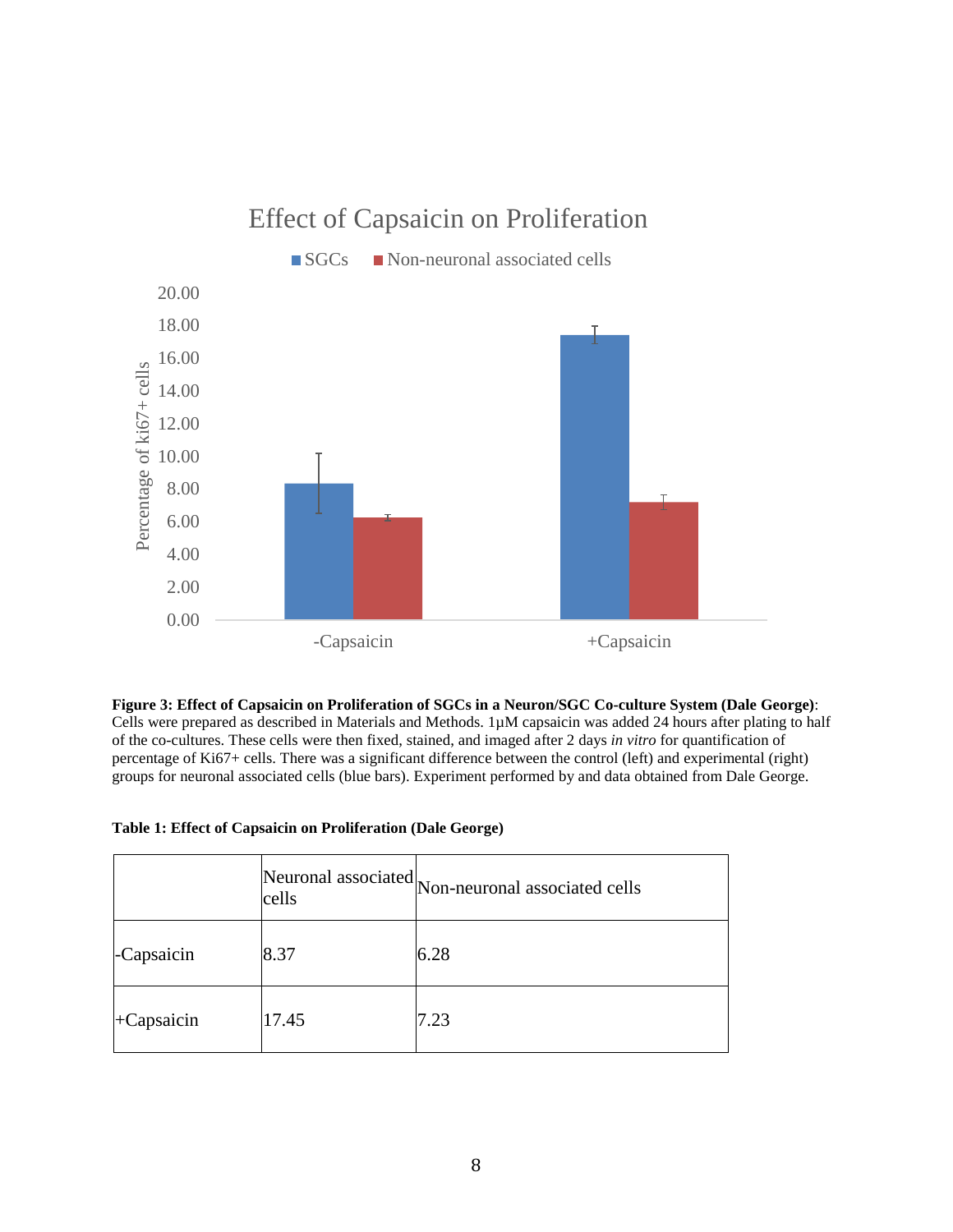#### **MATERIALS AND METHODS**

#### *Preparation of Neuron/SGC Co-cultures*

Dorsal root ganglia (DRGs) from adult female Sprague Dawley rats were isolated under aseptic conditions. The DRGs were trimmed under a dissecting microscope to remove sheaths and nerve roots attached to the ganglion. They were transferred to a conical tube containing 5mg/ml collagenase, where they incubated for an hour in a water bath. Every 15 minutes, vortexing of the solution was performed. A fetal bovine serum (FBS)- coated small-bore glass pipette was used to further break down the DRGs by pipetting up and down. This solution was centrifuged at 1500 rpm for 5 minutes at 4°C. After the spin, the supernatant (collagenase) was removed. The cells in the pellet were re-suspended in 2ml of neurobasal media by pipetting up and down. A bovine serum albumin (BSA) cushion containing equal amounts of 10% and 5% BSA was prepared before layering the re-suspended cell solution on top. The cushion with cells was centrifuged at 115g for 4 minutes with a slow break. Schwann cells and debris will be seen between the 10% and 5% BSA layers; the pellet contains DRGs with SGCs. The supernatant (containing BSA, Schwann cells, and debris) was discarded, and the pellet was re-suspended in neurobasal media. Another BSA cushion was prepared, and subsequent layering of cells followed by centrifugation was repeated. Fraction 1 refers to the pellet obtained after two rounds of centrifugation with the BSA cushion. The Fraction 1 pellet was re-suspended in the appropriate calculated amount of neurobasal media to obtain a density of 3,500 cells/ coverslip.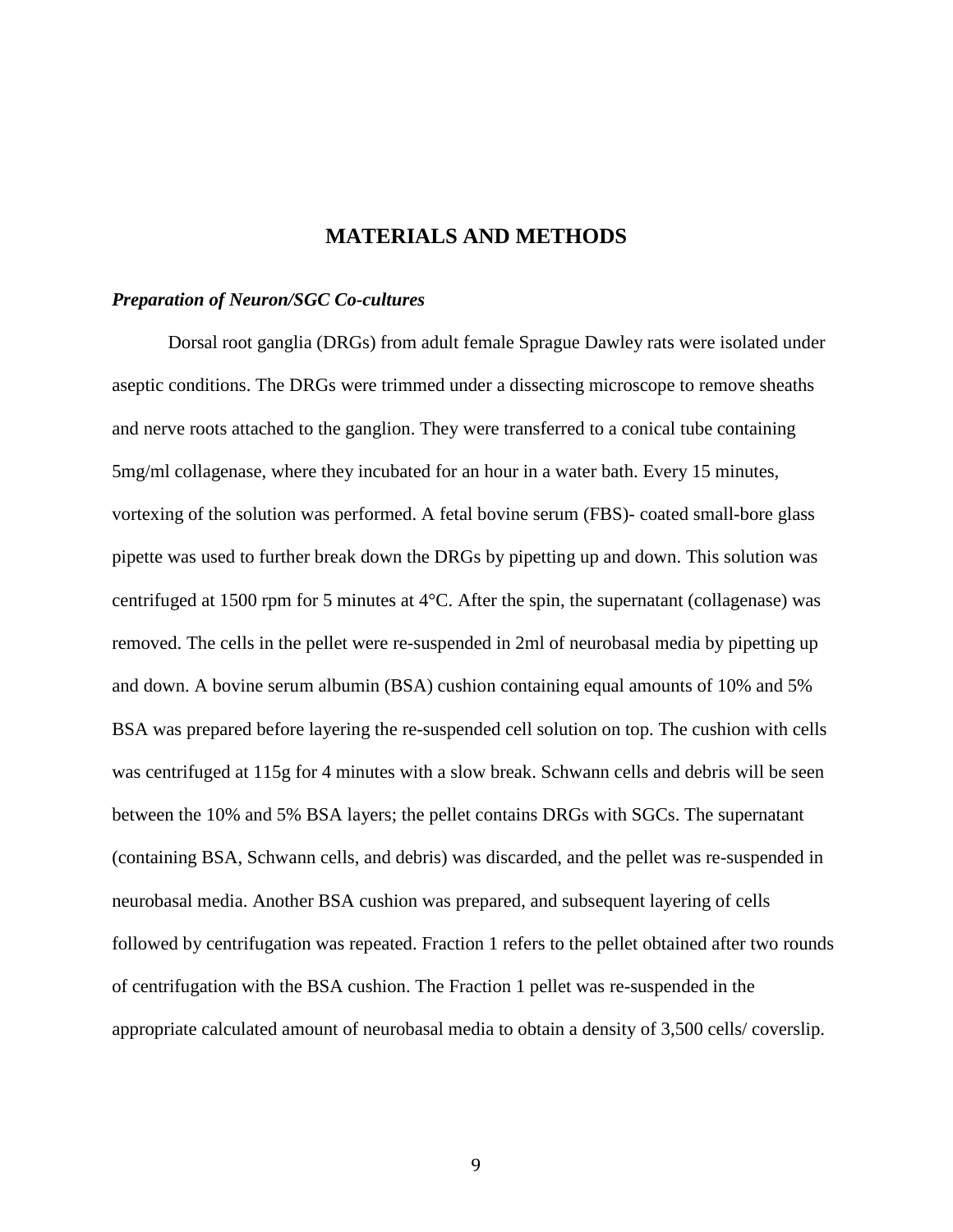The cell solution was seeded onto 12mm German glass coverslips coated with 0.01% poly-L-ornithine (Sigma) and 50µg/ml laminin.

#### *BzATP Addition*

24 hours after plating the neuron/SGC co-culture onto the coverslips, BzATP (Sigma) was added to select coverslips (+BzATP). The BzATP stock was prepared under aseptic conditions by the addition of deionized water. BzATP was added at a concentration of 100µM. A comparable amount of sterile deionized water was added to control coverslips (-BzATP). The cells incubated for another 24 hours after the addition of BzATP. The cell cultures incubated for a total of 48 hours after plating before they were fixed with paraformaldehyde. This time point was chosen because capsaicin-induced neuronal damage occurs within 12-24 hours after capsaicin treatment (Czaja 2008). After 24 hours, the neurons and SGCs undergo changes to repair damage. Therefore, we expected regeneration mechanisms of SGCs to occur within about 24 hours after inducing their response to increased ATP production.

#### *Immunocytochemistry*

The neuron/SGC co-culture coverslips were fixed in 4% paraformaldehyde for 10 minutes, followed by permeabilization with 0.3% triton X in 4% paraformaldehyde for 10 minutes on ice. The cultures were then washed with PBS and blocked for 30 minutes in 10% normal goat serum (NGS) and incubated overnight at 4°C with primary antibodies. The primary antibodies were: mouse TUBB3 (1:300), and rabbit Ki67 (1:50). The cultures were washed with 10% NGS to remove the primary antibodies. The cultures were then incubated for 45 minutes at room temperature in the dark with secondary antibodies. The secondary antibodies used were: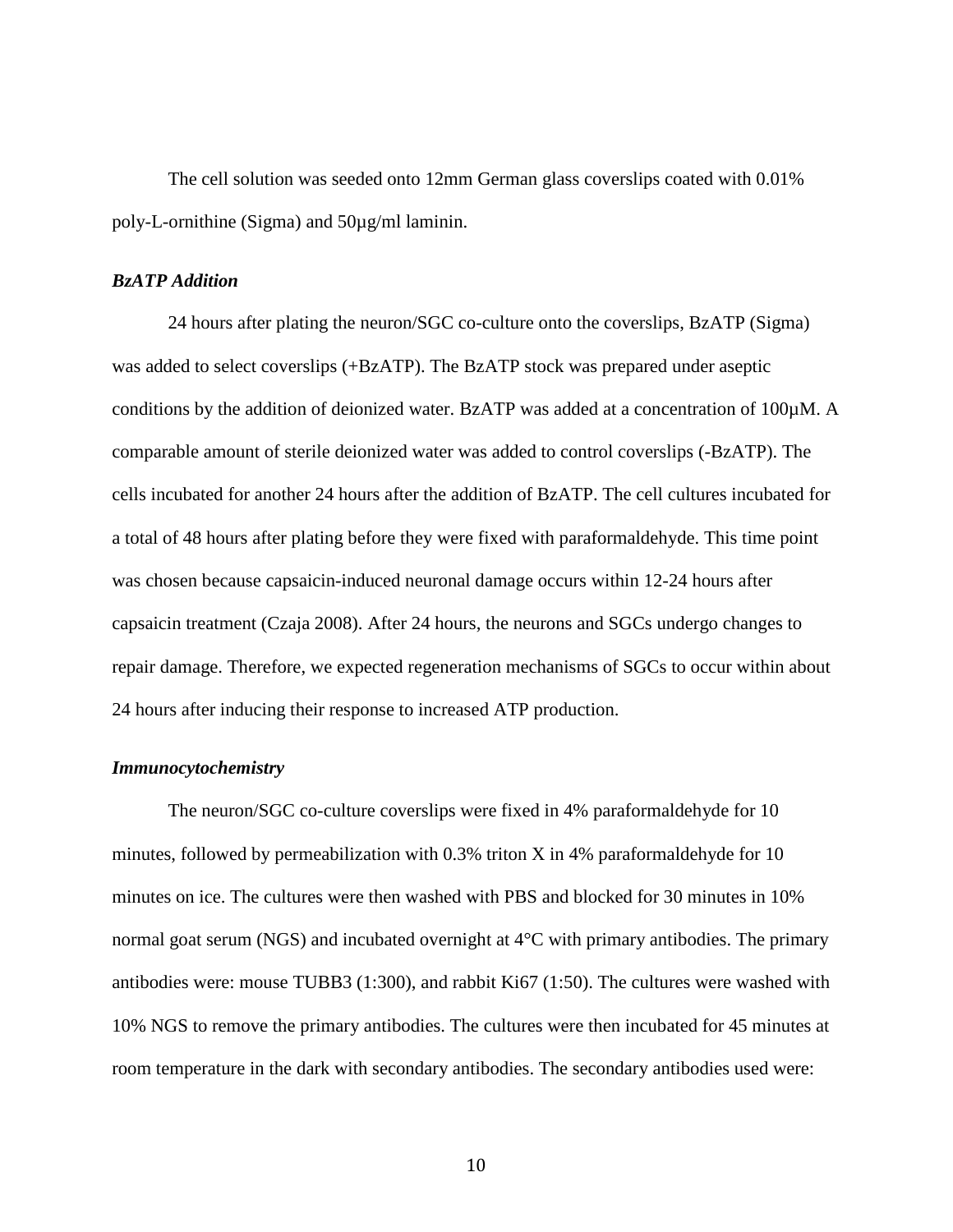anti-rabbit Alexa-Fluor 568 (1:1000); anti-mouse Alexa-Fluor 488 (1:1000); DAPI (1:200). After washing off the secondary antibodies, the coverslips were mounted to microscope slides with Fluorogel. Images were acquired with Zeiss LSM710 confocal microscope.

#### *Quantification*

20 images for each condition (-BzATP and +BzATP) were acquired at 20X magnification on the Zeiss LSM710 confocal microscope. These images were obtained by capturing different frames from one edge of the coverslip to the next, in both horizontal and vertical directions. Images that showed an overlap of the same area of the coverslip upon analysis were not quantified. After 40 images in total were obtained, the Volocity software was used to find the percentages of Ki67 positive (Ki67+) SGCs for each condition. For each individual image, the number of neurons, number of cells around the neurons, number of non-neuronal associated cells, number of Ki67+ cells around the neurons, and number of Ki67+ non-neuronal associated cells were hand counted, with the aid of Volocity, based on morphology, location, and fluorescence. Neurons exhibited beta-3-tubulin fluorescent staining (green color), and majority were round in shape with processes extending from the soma. Neuronal associated SGCs displayed DAPI fluorescent staining (blue color); they either were touching the neurons, or it could be inferred that the SGCs recently migrated away from soma. Non-neuronal associated SGCs also displayed DAPI fluorescent staining (blue color), but had no clear connections to neurons. Ki67+ cells were identified for both neuronal associated and non-neuronal associated cells based on intensity of Ki67 staining (red color). Ki67 is concentrated in the nuclei of dividing cells; therefore, Ki67+ cells had a red stained area overlapping with a DAPI (DNA/ nuclear marker) blue stained area. Ki67+ cells appeared as bright pink, roundly stained cells. The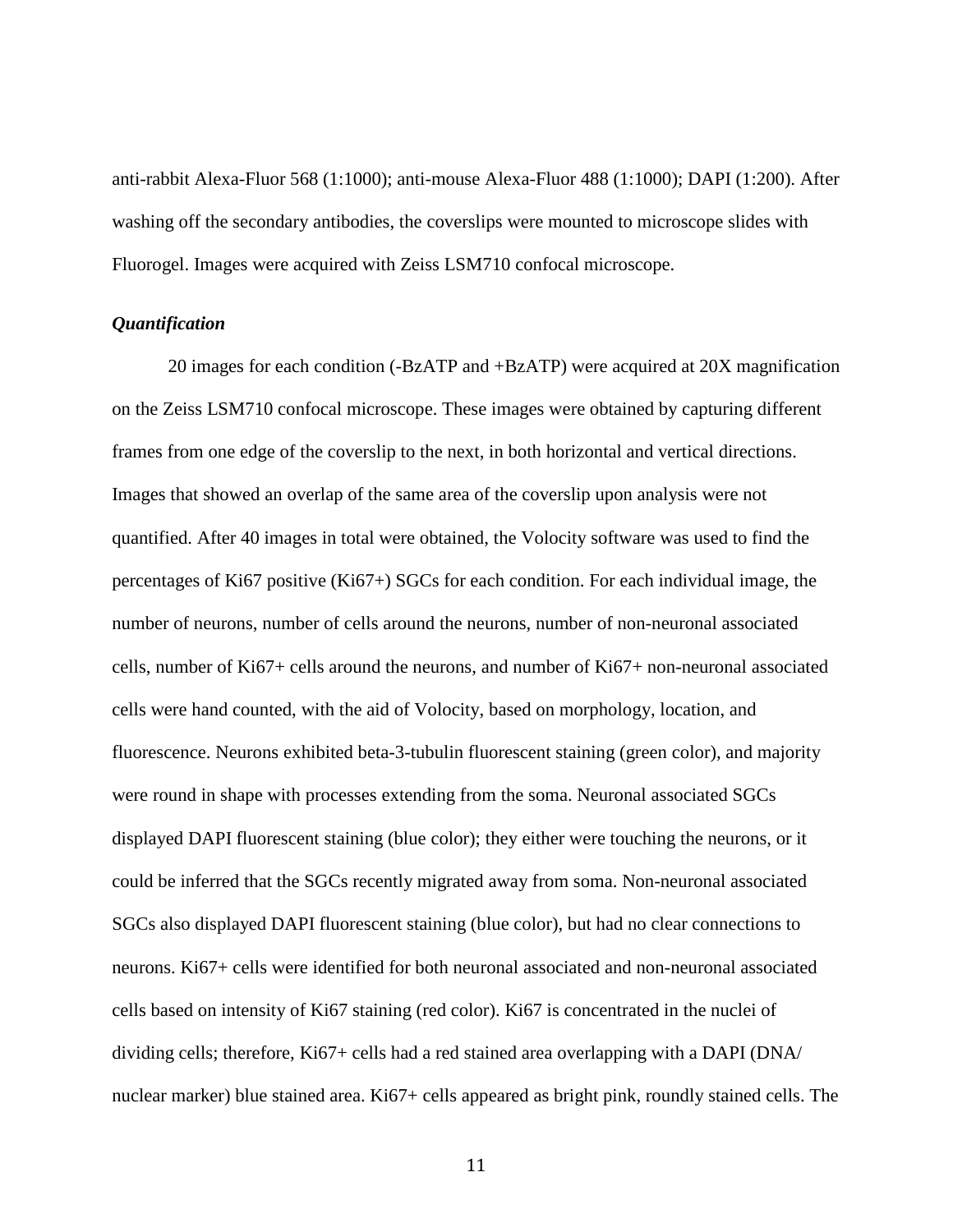percentage of Ki67+ cells around the neurons was calculated by dividing the number of Ki67+ cells around the neurons by the total number of cells around the neurons. The percentage of Ki67+ not around the neurons was calculated by dividing the number of Ki67+ non-neuronal associated cells by the total number of non-neuronal cells. The percentages of the 20 images for each condition were averaged to find the mean percentage of Ki67+ cells for both neuronal associated cells and non-neuronal associated cells.

The entire experiment was repeated twice (using DRGs from different rats, with experiments performed independently of each other).  $n=1$  refers to the first time the experiment was performed, and n=2 refers to the second time the experiment was performed. The overall average percentages of Ki67+ cells (**Table 2**) were obtained by averaging the mean percentages of both experiments  $(n=1 + n=2)$ . The GraphPad Prism software was used for statistical analysis, utilizing the 2-way ANOVA followed by Tukey's multiple comparisons test. This calculator function provided comparisons between –BzATP: neuronal associated cells and non-neuronal associated cells, and +BzATP: neuronal associated cells and non-neuronal associated cells conditions, along with the P value, and statistical significance between each condition. Standard error of the mean (SEM) values were used for the creation of error bars on **Figure 4.**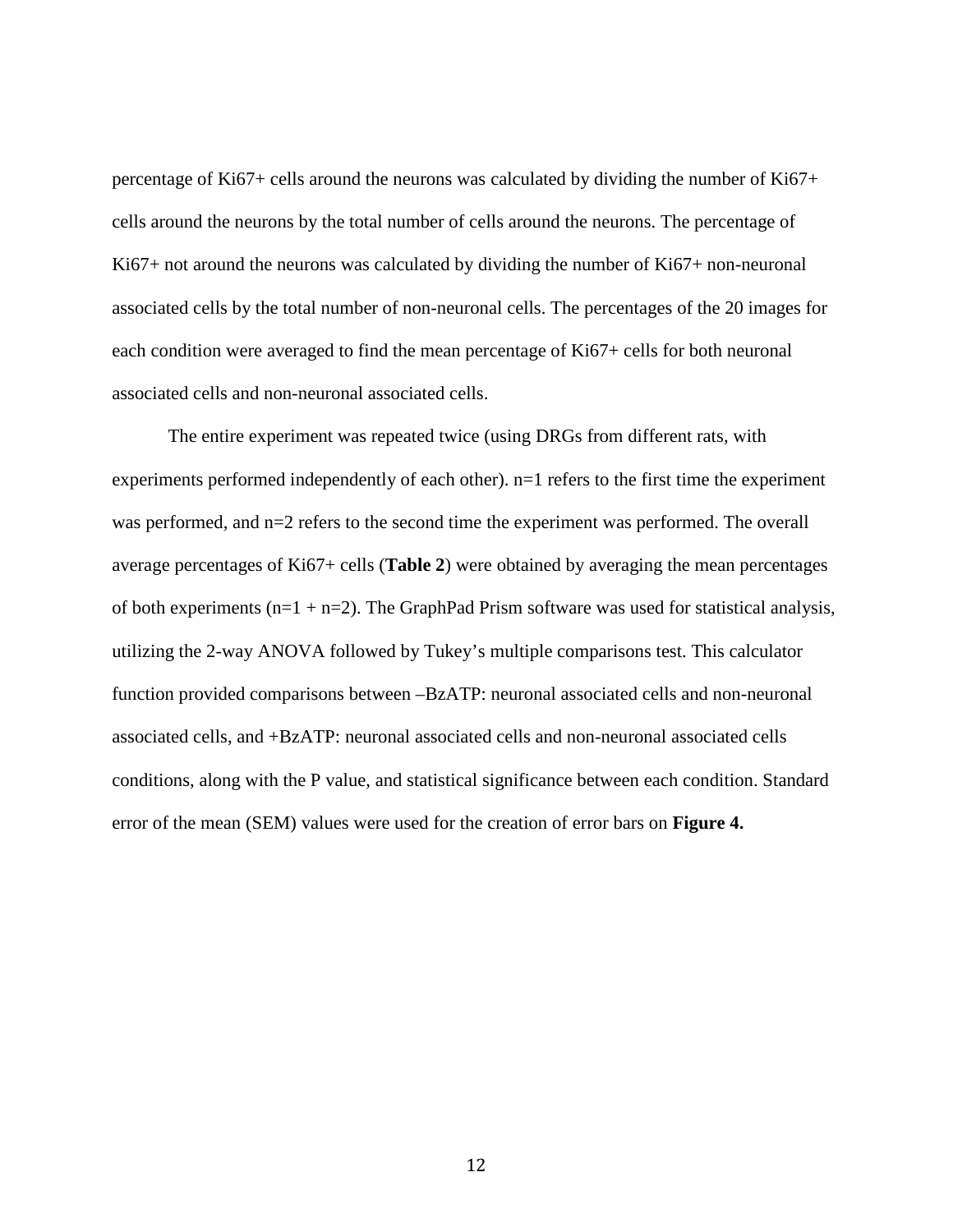## **RESULTS**

# The Response of SGCs to P2X7 Receptor Activation



**Figure 4: The Response of SGCs to P2X7 Receptor Activation:** Cells were prepared as described in Materials and Methods. 100µM BzATP was added 24 hours after plating to half of the co-cultures. These cells were then fixed, stained, and imaged after 2 days *in vitro* for quantification of percentage of Ki67+ cells. A 2-way ANOVA followed by Tukey's multiple comparison test was performed;  $\approx p= 0.0154$ .

#### **Table 2: Statistical Analysis**

| Group                 | -BzATP          |                     | $+BzATP$        |                     |
|-----------------------|-----------------|---------------------|-----------------|---------------------|
|                       | <b>Neuronal</b> | <b>Non-Neuronal</b> | <b>Neuronal</b> | <b>Non-Neuronal</b> |
|                       |                 |                     |                 |                     |
| Mean % of Ki67+ Cells | 10.81           | 5.92                | 29.94           | 9.06                |
| <b>SEM</b>            | 3.22            | 0.70                | 2.80            | 1.84                |
| $N=2$                 |                 |                     |                 |                     |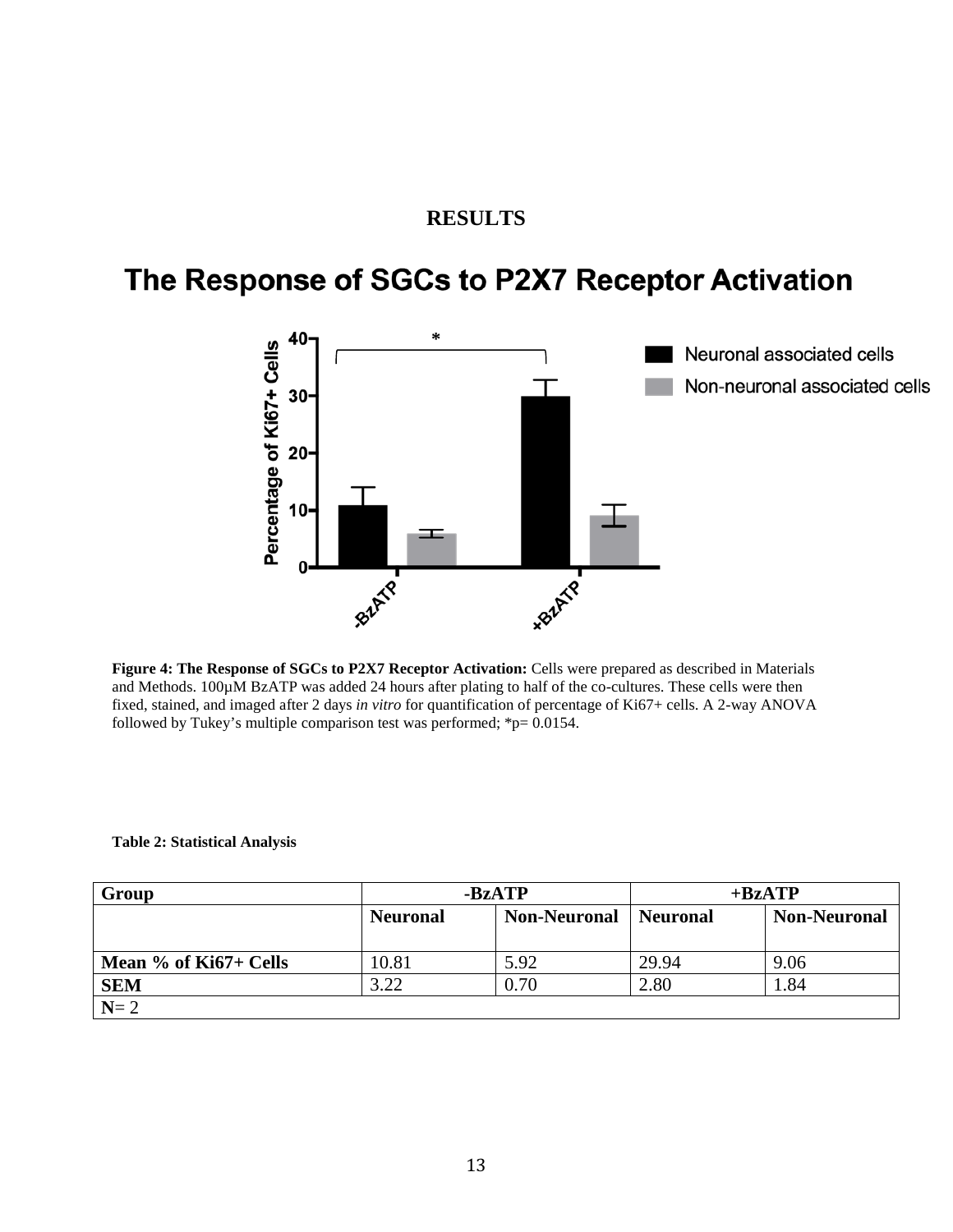**Table 2** and **Figure** 4 show a 2.8-fold increase in proliferation of neuronal associated SGCs in response to P2X7 receptor activation by BzATP. This difference is considered statistically significant (P Value=0.0154) by the 2-way ANOVA followed by Tukey's multiple comparison tests. No significant difference (P Value= 0.7854) was observed in non-neuronal associated SGCs in response to BzATP. Furthermore, the 2-way ANOVA followed by Tukey's multiple comparison tests showed no significant difference between neuronal associated and non-neuronal associated cells for the control condition. However, there was a significant difference between neuronal associated and non-neuronal associated cells for the experimental condition. These results show that there is no difference in the proliferation percentages of SGCs in relation to the neurons until the P2X7 receptors are activated. There are P2X7 receptors on both neurons and SGCs whether they are associated with neurons or not. Therefore, we expected the same effect on proliferation for both neuronal and non-neuronal associated cells, in response to P2X7 activation by BzATP which we did not find. This demonstrates that another mechanism in addition to, or in response to P2X7 receptor activation is at work.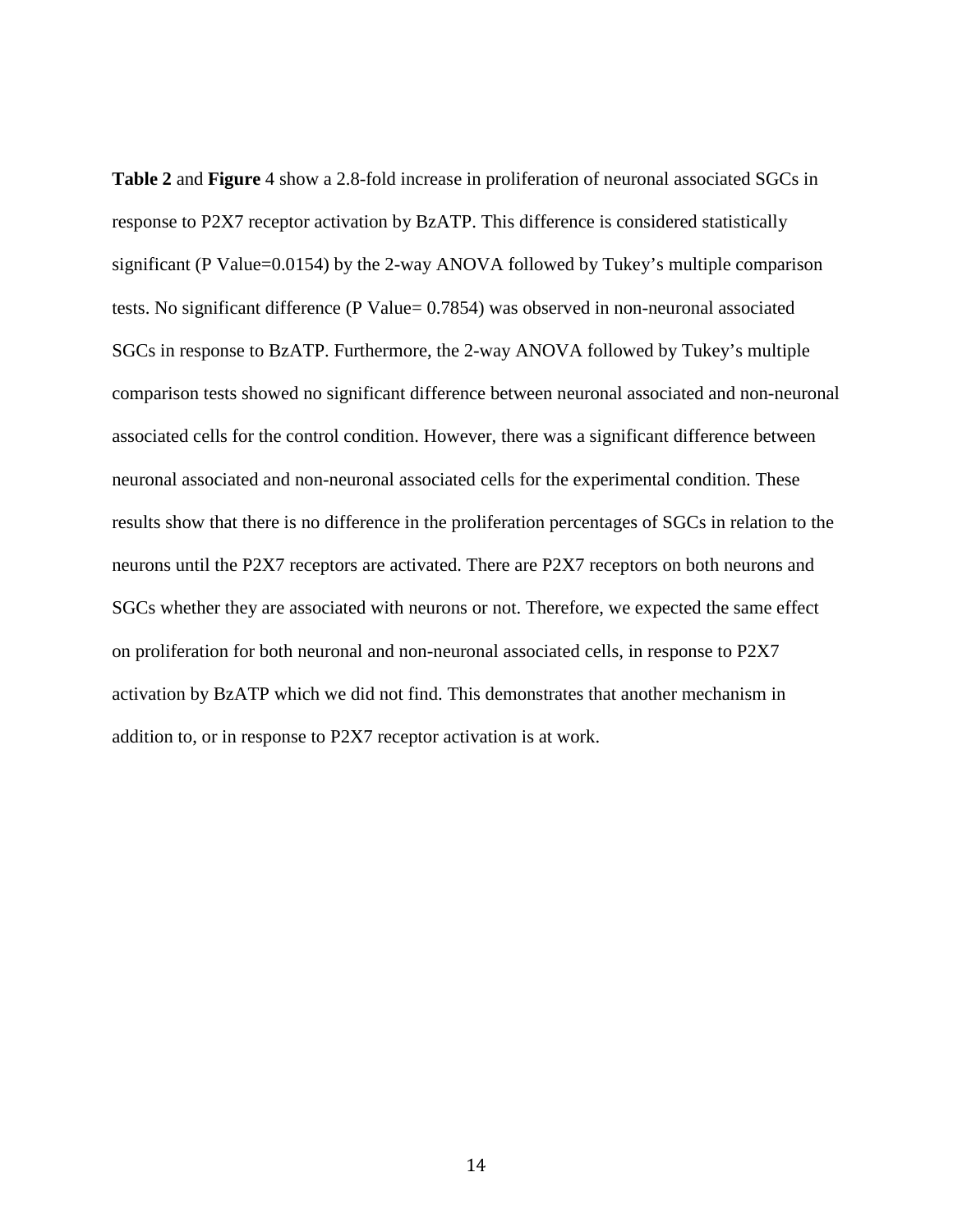

Ki67/TUBB3/DAPI

**Figure 5: Confocal Image -/+ BzATP Comparison:** Cells were prepared as described in Materials and Methods. 100µM BzATP was added 24 hours after plating to the co-culture on the right. These cells were then fixed, stained, and imaged (20x) after 2 days *in vitro*. The Ki67 primary antibody is shown in pink, DAPI in blue, and beta-3 tubublin in green.



Ki67/TUBB3/DAPI

**Figure 6: Confocal Image -/+ BzATP Comparison (Zoom):** Cells were prepared as described in Materials and Methods. 100 $\mu$ M BzATP was added 24 hours after plating to the co-culture on the right. These cells were then fixed, stained, and imaged (20x) after 2 days *in vitro*. The Ki67 primary antibody is shown in pink, DAPI in blue, and beta-3-tubublin in green.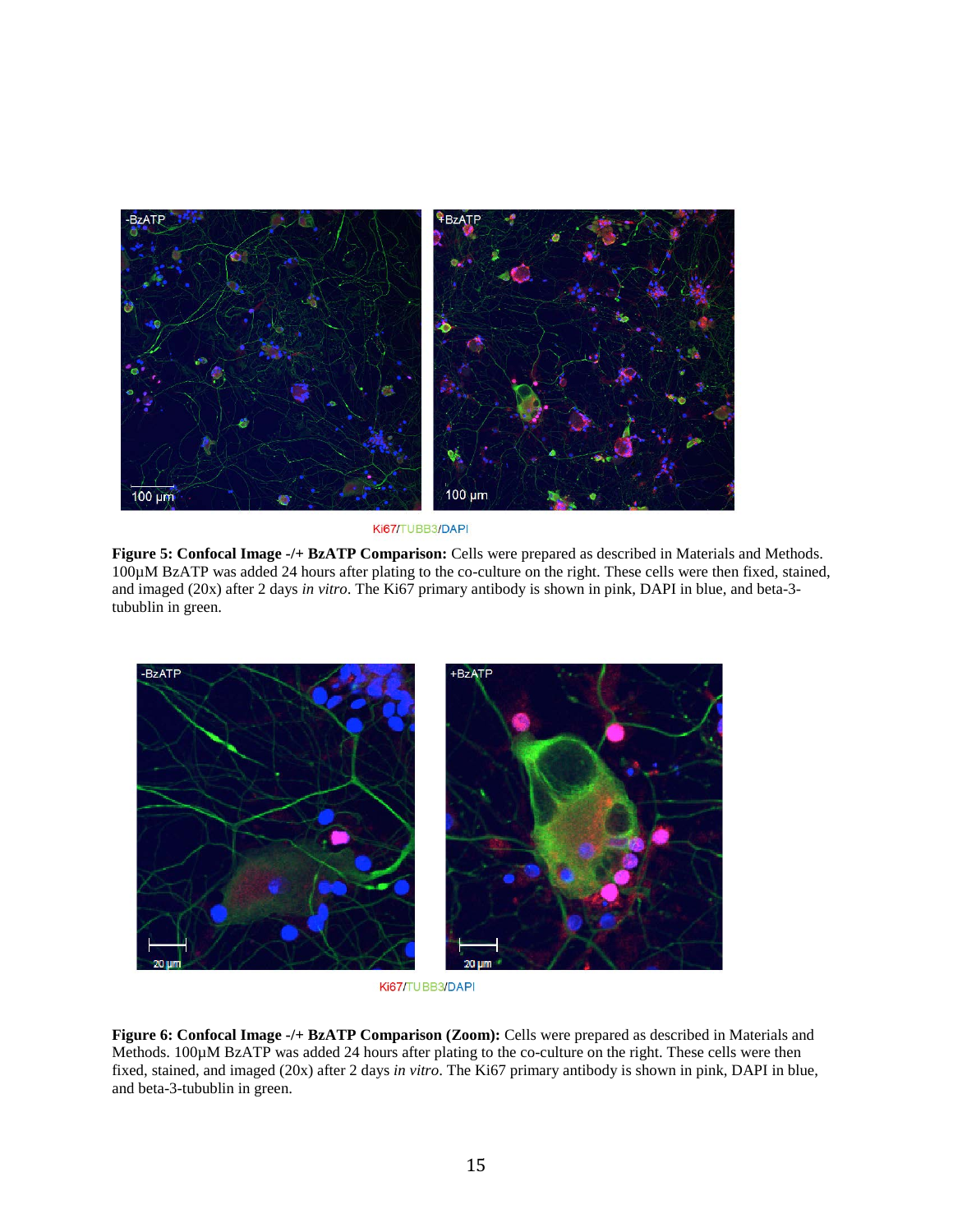**Table 2** shows the average percentage of Ki67 positive cells  $(n=1 + n=2)$ , for both –BzATP and +BzATP conditions, and for both neuronal associated cells and non-neuronal associated cells. The final P Value for neuronal associated Ki67+ cells was  $P = 0.0154$ , which is considered statistically significant. This represents the increased proliferation of neuronal associated SGCs in response to P2X7 receptor activation. The final P Value for non-neuronal associated Ki67+ cells was P= 0.7854, which is considered not statistically significant; the P2X7 receptor activation had no significant effect on the proliferation of SGCs that were not neuronal associated. Two confocal images taken at 20x (one with BzATP added, and one without BzATP added) that were used for quantification are shown in **Figure 5. Figure 6** shows the same images, zoomed in to show a single neuron with surrounding SGCs. In these images, the Ki67+ SGCs are easily discernable surrounding the soma. The two images have comparable cell densities, and comparable DAPI and beta-3-tubulin staining. However, the quantity and intensity of Ki67 staining is much greater in the +BzATP image, representing the significant difference in percentage of Ki67+ neuronal associated cells after P2X7 receptor activation.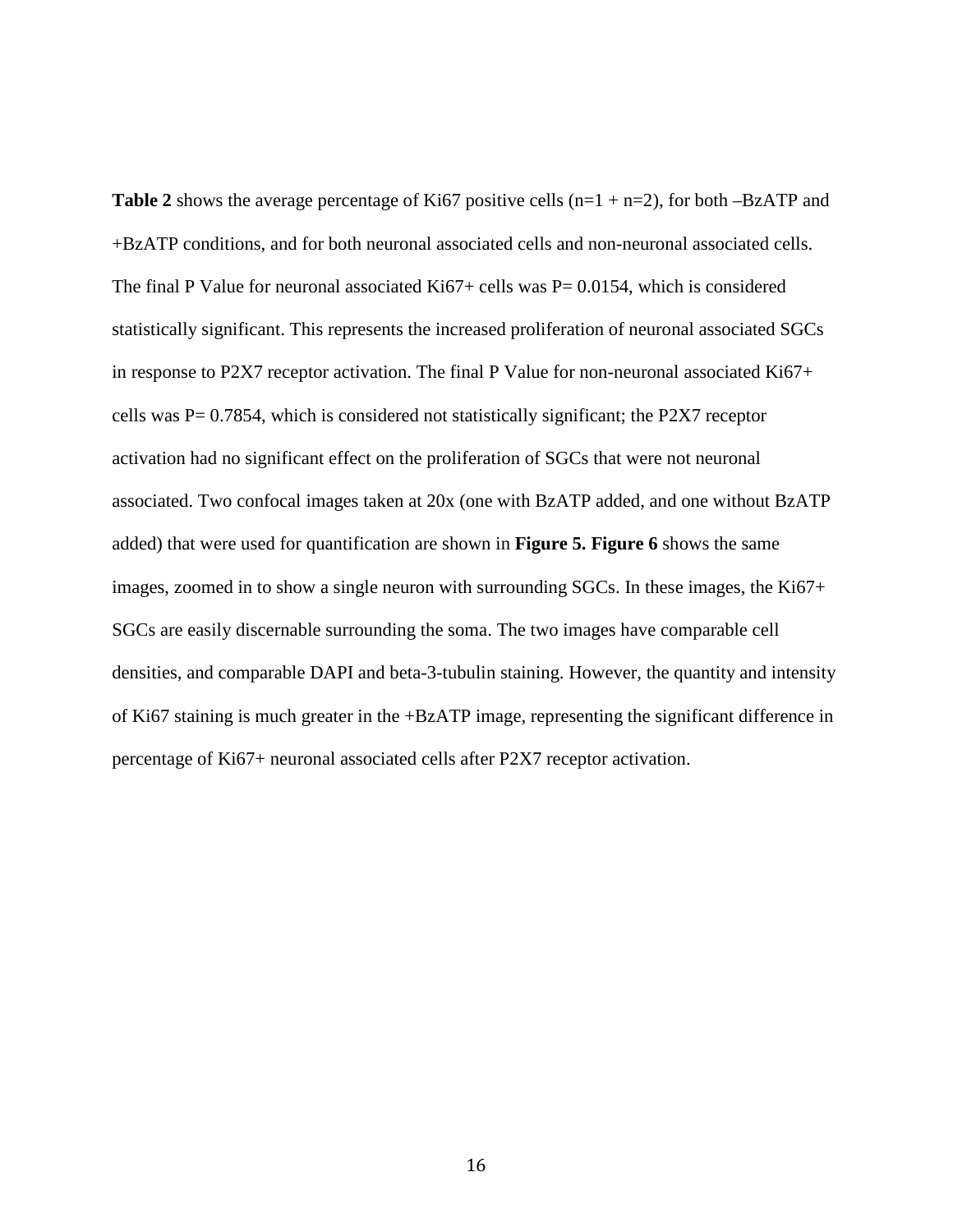## **DISCUSSION AND CONCLUSION**

This experiment suggests that ATP mediates the proliferation of SGCs. Ki67 is a nuclear protein that is expressed during cell proliferation. The Ki67 antibody was used to find the growth percentages of the neuron/SGC co-cultures, with and without the addition of BzATP. When BzATP was added, more P2X7 receptors were activated, which triggered a cascade of events resulting in an increased percentage of SGCs in active phases of cell cycle. This supports the idea that there is cross-talk between neurons and satellite glial cells with ATP as a mediator. Similar results were seen in another preliminary *in vitro* study; the addition of capsaicin caused an increase in Ki67+ cells in a neuron/SGC culture (Dale George, unpublished results). It has also been demonstrated that SGCs are induced to proliferate after axotomy or minor skin trauma (reviewed by Hannini, 2005). Together, these outcomes suggest that ATP is an important neurotransmitter released by neurons during peripheral nerve injury that aids in increased proliferation of SGCs.

Additionally, the final P Value for control versus experimental groups was significant only for neuronal associated Ki67+ cells, not for non-neuronal associated Ki67+ cells. This finding was unexpected; all of the SGCs have purinergic receptors, so we expected to see the same result in both neuronal and non-neuronal associated SGCs. This experiment suggests that ATP communication is localized relatively closely between neurons and their associated satellite glial cells. The neurons must play a role in the increased proliferation of SGCs that we see. We hypothesize that injury catalyzes a cascade of events between neurons and SGCs. **Figure 7** (designed by Dale George) depicts a proposed purinergic-signaling model. Upon injury, an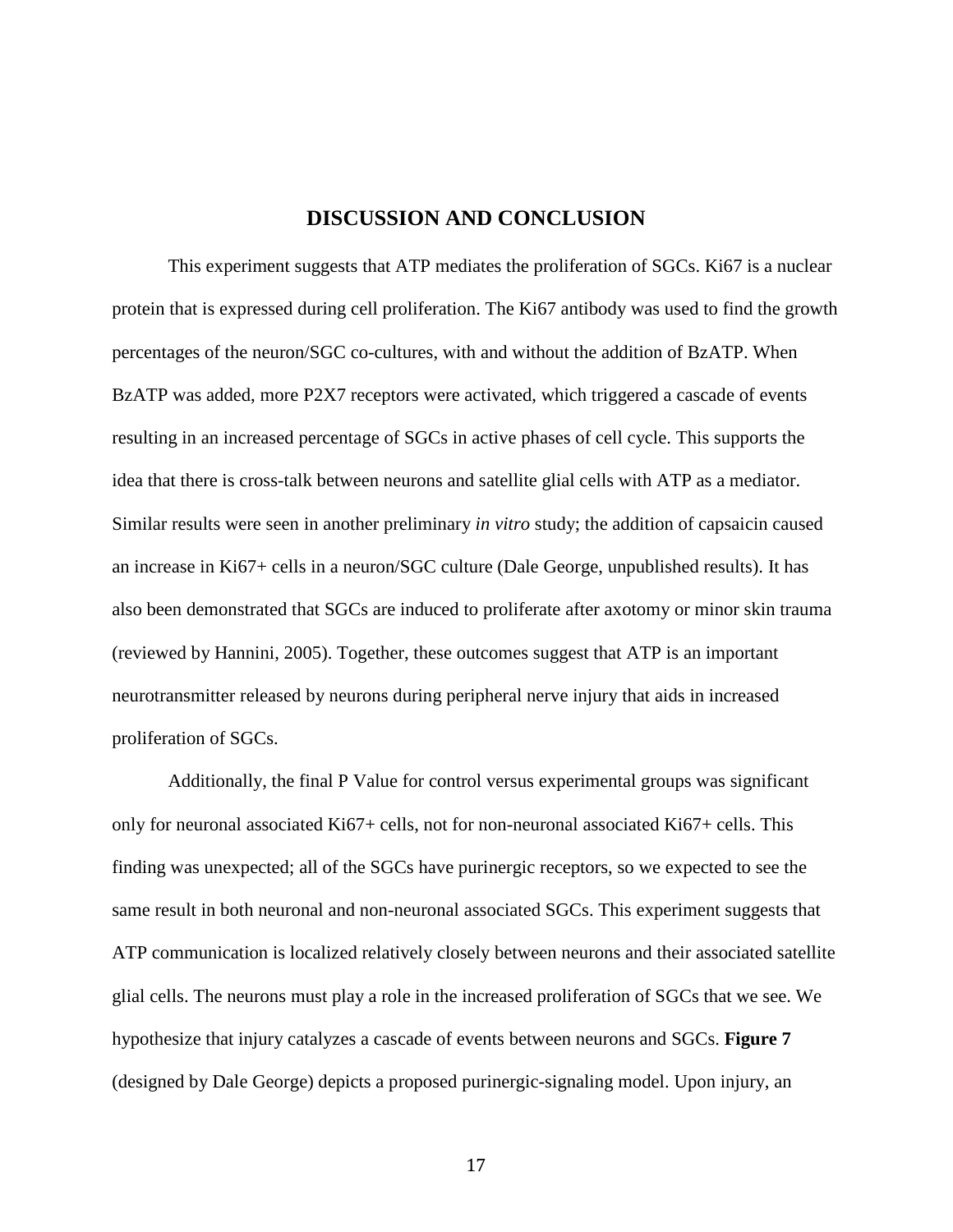unknown molecule acts on neurons, resulting in  $Ca^{2+}$  wave increase, and then ATP is released from neurons, where it binds to P2X7 receptors on SGCs. SGCs would then proliferate, and connexins would link the proliferating cells. Gap junctions are likely to mediate this crosscommunication during neuropathic pain, as shown in the figure. Particular molecules acting specifically upon neurons, but not SGCs, to activate the cascade could explain the unexpected result. Another possibility is the ATP concentration only being high enough in the space between neurons and SGCs to have a significant effect on proliferation of surrounding SGCs. Perhaps the threshold for activation of SGCs is not reached by adding 100µM of extracellular BzATP to the co-culture. The ATP concentration is most likely amplified by cross-talk between closely associated neurons and surrounding SGCs. A dose dependent study of different BzATP concentrations would be helpful in answering this question.

More experiments are needed to determine the fate of the SGCs that were induced to active cell cycling. There is a possibility that the neurons are dying in the experimental condition in response to BzATP addition. Perhaps, this death is causing increased release of ATP between neurons and neuronal associated SGCs. The higher concentration of extracellular ATP between the neurons and neuronal associated SGCs due to this death response could result in the difference that is observed only in neuronal associated SGCs, and not non-neuronal associated SGCs. We could induce neuronal cell death, and see if the same results are observed as in the original experiment. We could also test to see if the neurons are in fact dying in response to BzATP addition.

In conclusion, this thesis suggests that ATP has an important role in neuron-SGC signaling and subsequent proliferation in neuronal associated SGCs. Experiments with ATP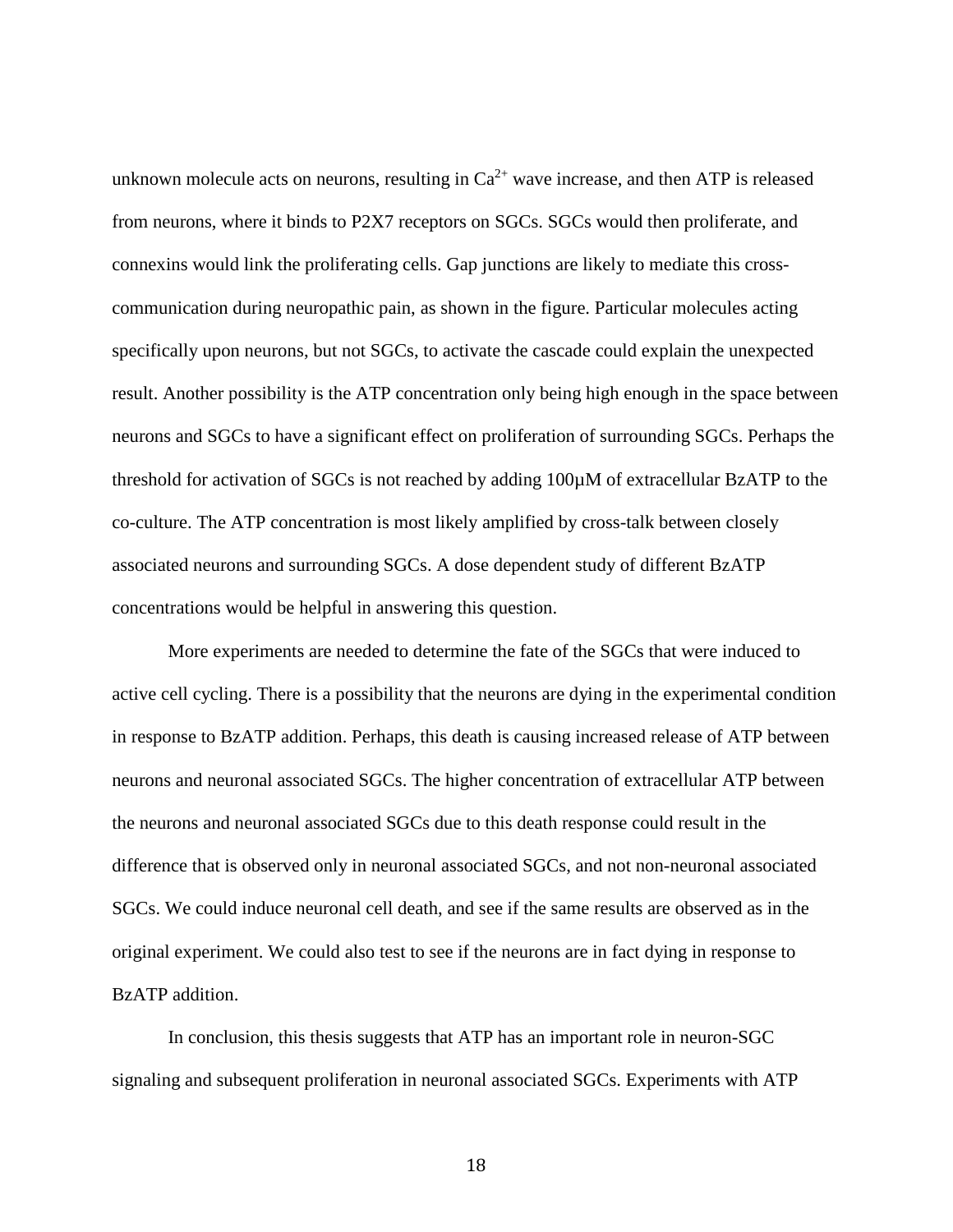inhibition are also needed to confirm that ATP is a mediator molecule for proliferation of SGCs. Hypothetically, adding apyrase, an enzyme that degrades extracellular ATP, with capsaicin would "cancel out" the effect of the purinergic signaling. If we saw no increased proliferation in the SGCs surrounding the neurons after adding both capsaicin and apyrase, we could confirm that puringeric receptor activation is important in the increase of proliferating neuronal associated cells after capsaicin addition that we originally observed. The possibility of designing therapeutic targets to regulate SGC proliferation through purinergic signaling following injury is raised.



**Figure 7: Proposed Model (Dale George)**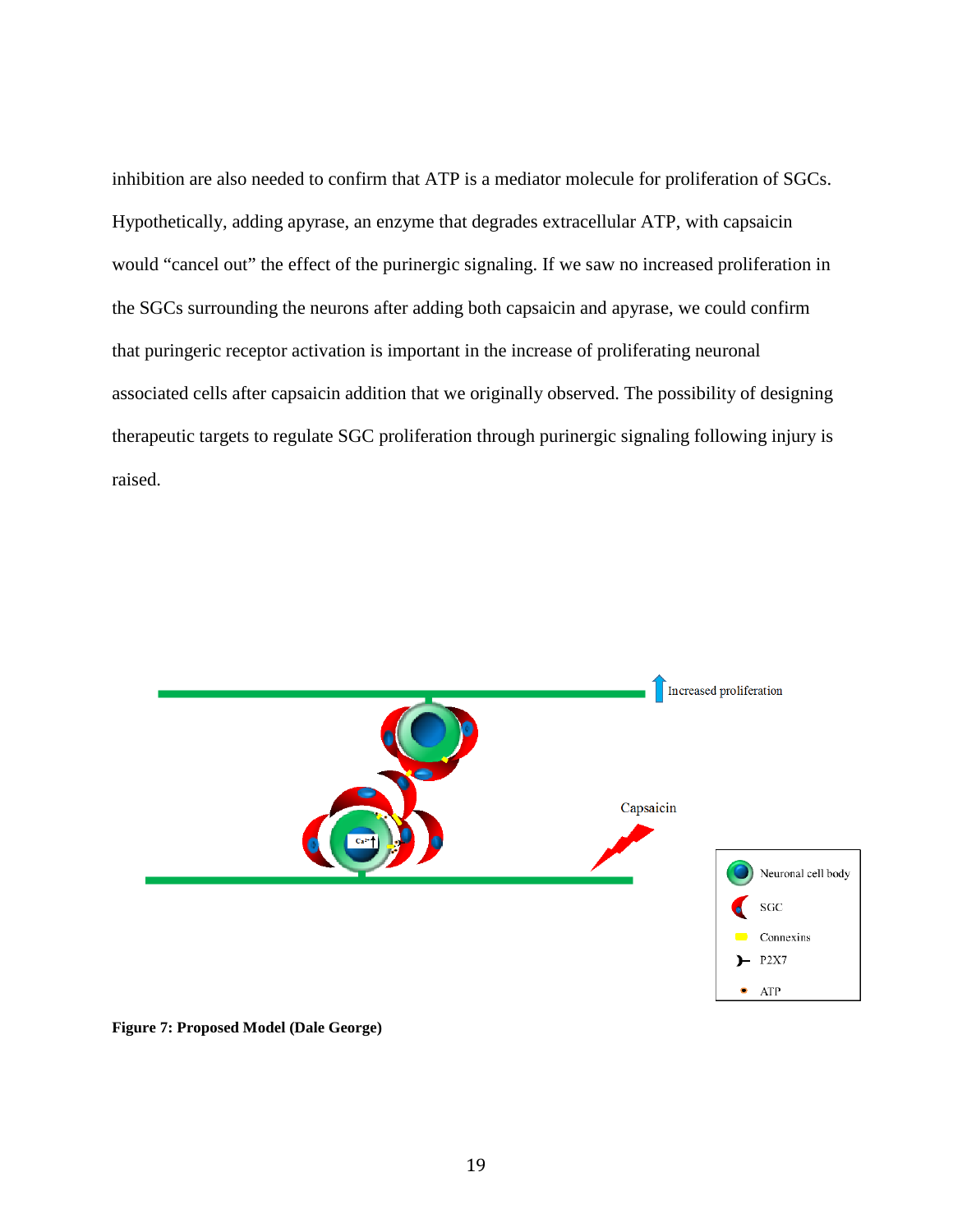#### **REFERENCES**

- Chen, Y., X. Zhang, C. Wang, G. Li, Y. Gu, and L. Y. Huang. "Activation of P2x7 Receptors in Glial Satellite Cells Reduces Pain through Downregulation of P2x3 Receptors in Nociceptive Neurons." *Proc Natl Acad Sci U S A* 105, no. 43 (Oct 28 2008): 16773-8.
- Conigrave AD, van der Weyden L, Holt L *et al*. Extracellular ATP suppresses proliferation and induces differentiation of human HL-60 leukemia cells by distinct mechanisms. *Biochem. Pharmacol*. 2000; (in press).
- Costa, F. A. and F. L. Moreira Neto. "[Satellite Glial Cells in Sensory Ganglia: Its Role in Pain]." *Rev Bras Anestesiol* 65, no. 1 (Jan-Feb 2015): 73-81.
- Czaja, K., G. A. Burns, and R. C. Ritter. "Capsaicin-Induced Neuronal Death and Proliferation of the Primary Sensory Neurons Located in the Nodose Ganglia of Adult Rats." *Neuroscience* 154, no. 2 (Jun 23 2008): 621-30.
- Fex Svenningsen, A., D. R. Colman, and L. Pedraza. "Satellite Cells of Dorsal Root Ganglia Are Multipotential Glial Precursors." *Neuron Glia Biol* 1, no. 1 (Feb 2004): 85-93.
- George, D., Ahrens, P., Lambert, S. "Satellite Glial Cells Represent a Population of Developmentally Arrested Schwann Cells." *Manuscript under review.*
- Gu, Y., Y. Chen, X. Zhang, G. W. Li, C. Wang, and L. Y. Huang. "Neuronal Soma-Satellite Glial Cell Interactions in Sensory Ganglia and the Participation of Purinergic Receptors." *Neuron Glia Biol* 6, no. 1 (Feb 2010): 53-62.
- Hanani, M., T. Y. Huang, P. S. Cherkas, M. Ledda, and E. Pannese. "Glial Cell Plasticity in Sensory Ganglia Induced by Nerve Damage." *Neuroscience* 114, no. 2 (2002): 279-83.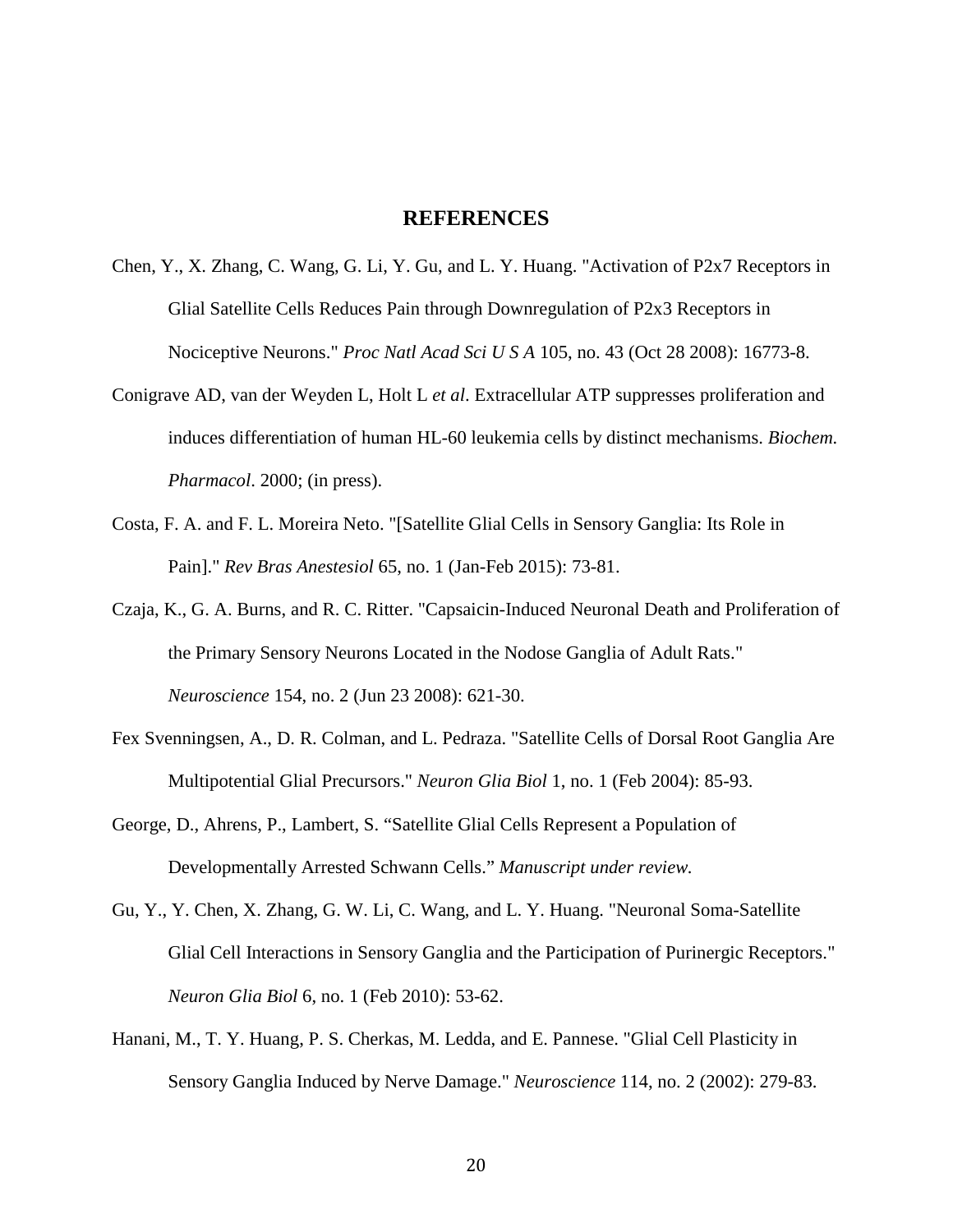- Hanani, M. "Intercellular Communication in Sensory Ganglia by Purinergic Receptors and Gap Junctions: Implications for Chronic Pain." *Brain Res* 1487 (Dec 03 2012): 183-91.
- Hanani, M. "Satellite Glial Cells in Sensory Ganglia: From Form to Function." *Brain Res Brain Res Rev* 48, no. 3 (Jun 2005): 457-76.
- Hiura, A. "Neuroanatomical Effects of Capsaicin on the Primary Afferent Neurons." *Arch Histol Cytol* 63, no. 3 (Jul 2000): 199-215.
- Huang, L. Y., Y. Gu, and Y. Chen. "Communication between Neuronal Somata and Satellite Glial Cells in Sensory Ganglia." *Glia* 61, no. 10 (Oct 2013): 1571-81.
- Huang, T. Y., V. Belzer, and M. Hanani. "Gap Junctions in Dorsal Root Ganglia: Possible Contribution to Visceral Pain." *Eur J Pain* 14, no. 1 (Jan 2010): 49 e1-11.
- Merskey H, Lindblom U, Mumford JM, Nathan PW, Sunderland S. Part III Pain terms: a current list with definitions and notes on usage. In: Merskey H, Bogduk N, editors. Classification of chronic pain. 2nd ed. IASP; 1994.
- Ohara, P. T., J. P. Vit, A. Bhargava, M. Romero, C. Sundberg, A. C. Charles, and L. Jasmin. "Gliopathic Pain: When Satellite Glial Cells Go Bad." *Neuroscientist* 15, no. 5 (Oct 2009): 450-63. Takeda, M., M. Takahashi, and S. Matsumoto. "Contribution of the Activation of Satellite Glia in Sensory Ganglia to Pathological Pain." *Neurosci Biobehav Rev* 33, no. 6 (Jun 2009): 784-92.
- Pannese, E., M. Ledda, P. S. Cherkas, T. Y. Huang, and M. Hanani. "Satellite Cell Reactions to Axon Injury of Sensory Ganglion Neurons: Increase in Number of Gap Junctions and Formation of Bridges Connecting Previously Separate Perineuronal Sheaths." *Anat Embryol (Berl)* 206, no. 5 (Apr 2003): 337-47.